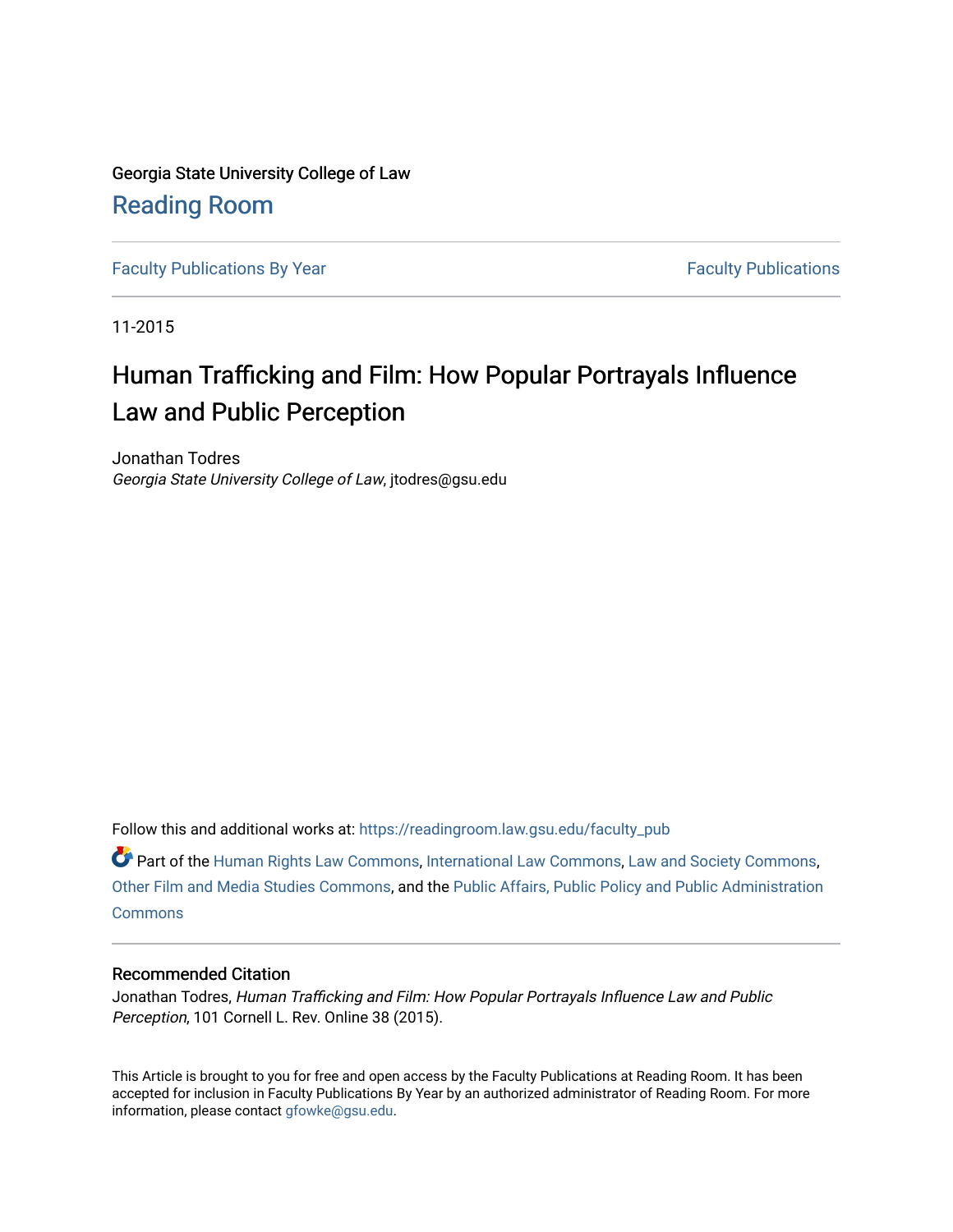# HUMAN TRAFFICKING AND FILM: HOW POPULAR PORTRAYALS INFLUENCE LAW AND PUBLIC PERCEPTION

#### Jonathan Todres†

|  | III. POPULAR TRAFFICKING NARRATIVES REFLECTED IN LAW |  |
|--|------------------------------------------------------|--|
|  |                                                      |  |
|  |                                                      |  |

#### <span id="page-1-0"></span>**INTRODUCTION**

Over the past fifteen years, human trafficking has emerged as "one of the great human rights causes of our time."<sup>1</sup> During this time, federal anti-trafficking law has developed significantly,<sup>2</sup> and all fifty states have adopted

1

<sup>†</sup> Professor of Law, Georgia State University College of Law. Thank you to Janie Chuang, Russ Covey, Lauren Sudeall Lucas, and Caren Morrison for comments and suggestions and to Tiffany Nichols, Caitlyn Davis, and Brea Croteau for their excellent research assistance. An earlier version of this Essay was presented at Indiana University McKinney School of Law.

<sup>1</sup> Barack Obama, U.S. President, Remarks by the President to the Clinton Global Initiative, Address at the Sheraton New York Hotel and Towers (Sept. 25, 2012), http://www.whitehouse.gov/the-pressoffice/2012/09/25/remarks-president-clinton-global-initiative [https://perma.cc/K4JK-VZZ2].

<sup>2</sup> E.g., Violence Against Women Reauthorization Act of 2013, Pub. L. No. 113-14, 127 Stat. 54 (codified as amended in scattered sections of the U.S. Code) (including the Trafficking Victims Protection Reauthorization Act of 2013); see also William Wilberforce Trafficking Victims Protection Reauthorization Act of 2008, Pub. L. No. 110-457, 122 Stat. 5044 (codified as amended in scattered sections of the U.S. Code); Trafficking Victims Protection Reauthorization Act of 2005, Pub. L. No. 109-164, 119 Stat. 3558 (codified as amended in scattered sections of the U.S. Code); Trafficking Victims Protection Reauthorization Act of 2003, Pub. L. No. 108-193, 117 Stat. 2875 (codified as amended in scattered sections of the U.S. Code); Trafficking Victims Protection Act of 2000, Pub. L. No. 106-386, 114 Stat. 1464 (codified as amended in scattered sections the U.S. Code).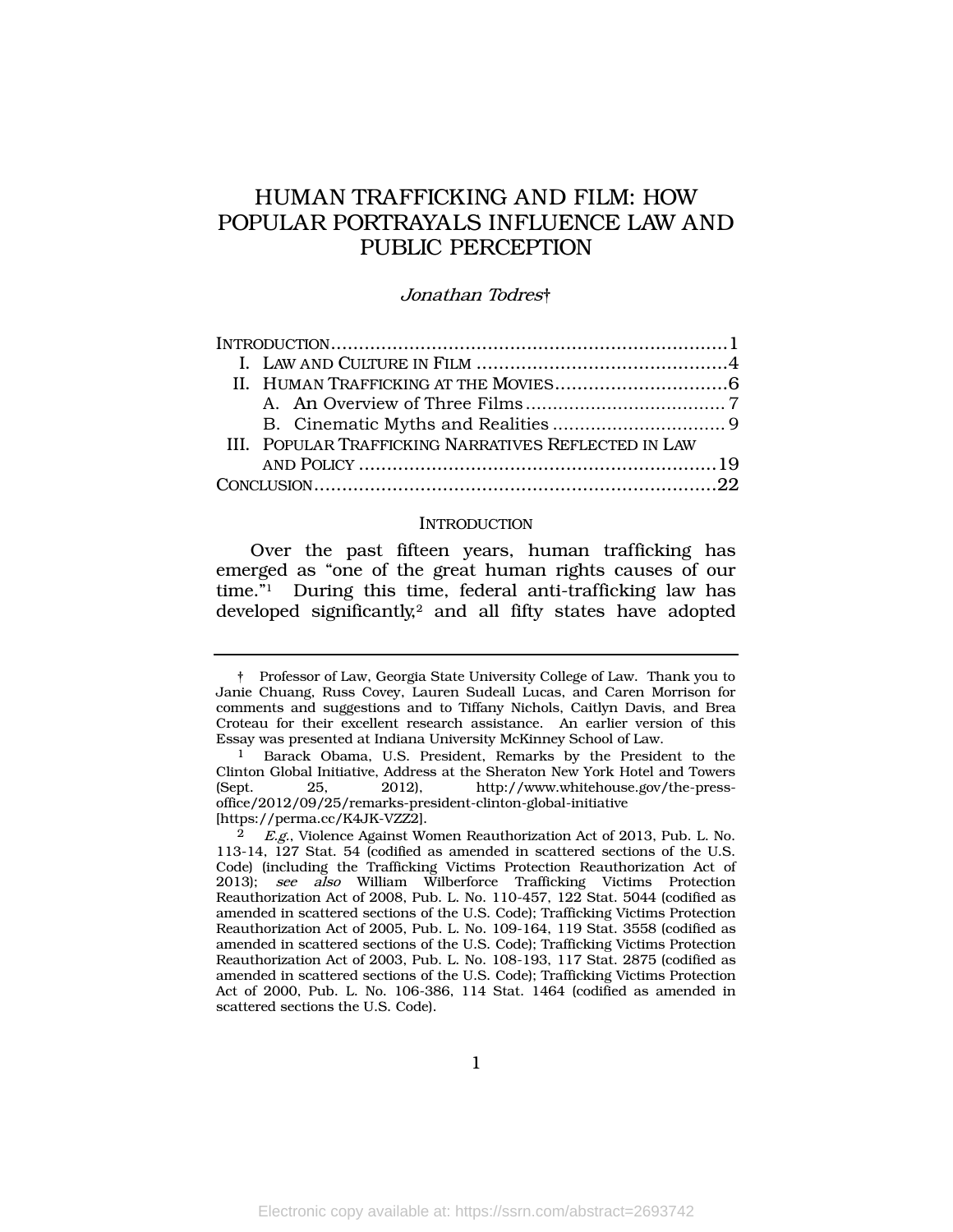<span id="page-2-2"></span>legislation to combat this grave human rights violation.<sup>3</sup> As anti-trafficking policies and programs have grown, so too has public attention to the problem. Today, human trafficking is regularly in the news.<sup>4</sup> In the United States, January is now recognized as National Slavery and Human Trafficking Prevention Month, for which the President has called upon "all Americans to recognize the vital role we can play in ending all forms of slavery and to observe this month with appropriate programs and activities." 5

<span id="page-2-0"></span>Raising public awareness is an integral step in addressing social problems.<sup>6</sup> In that regard, the growth in public knowledge of human trafficking is a positive development. However, important questions persist: now that more people are aware of human trafficking, what do they know about the issue? And where did they learn that information?

<span id="page-2-1"></span>As with other violent crime, only a fraction of the U.S. population has any personal experience with human trafficking7—which encompasses specified acts taken to exploit another person through "prostitution . . . or other forms of sexual exploitation, forced labour or services,

<sup>3</sup> U.S. DEP'T OF STATE, TRAFFICKING IN PERSONS REPORT 381 (2013) [hereinafter TIP REPORT 2013], http://www.state.gov/j/tip/rls/tiprpt/2013/ [http://perma.cc/DS6B-NJAF].

<sup>&</sup>lt;sup>4</sup> From January 1, 2010 to May 14, 2014, 7924 newspaper stories in the United States mentioned "human trafficking," "sex trafficking," or "labor trafficking." Search of "human trafficking," "sex trafficking," and "labor trafficking" in Westlaw U.S. Newspapers database from January 1, 2010, to May 14, 2014, WESTLAW, https://a.next.westlaw.com/Browse/Home/News/Newspapers?transitionType= Default&contextData=(sc.Default) (select "advanced" search; then input "human trafficking," "sex trafficking," and "labor trafficking" in "Any of these terms" field and select date range from January 1, 2010, until May 14, 2014).

<sup>5</sup> Press Release, President Barack Obama, Presidential Proclamation— National Slavery and Human Trafficking Prevention Month, 2014 (Dec. 31, 2013). President Obama first declared January National Slavery and Human Trafficking Prevention Month in 2010. See Press Release, President Barack Obama, Presidential Proclamation—National Slavery and Human Trafficking Prevention Month, 2011 (Dec. 22, 2010).

<sup>6</sup> See generally Beth Karlin & John Johnson, Measuring Impact: The Importance of Evaluation for Documentary Film Campaigns, 14 MEDIA & CULTURE J., issue 6 (2011), http://journal.mediaculture.org.au/index.php/mcjournal/article/view/444 [http://perma.cc/FY92-C877] (noting that raising public awareness is critical to both individual and social change).

<sup>7</sup> Russell Covey, Criminal Madness: Cultural Iconography and Insanity, 61 STAN. L. REV. 1375, 1378 (2009) ("Most people have little exposure to criminals . . . .").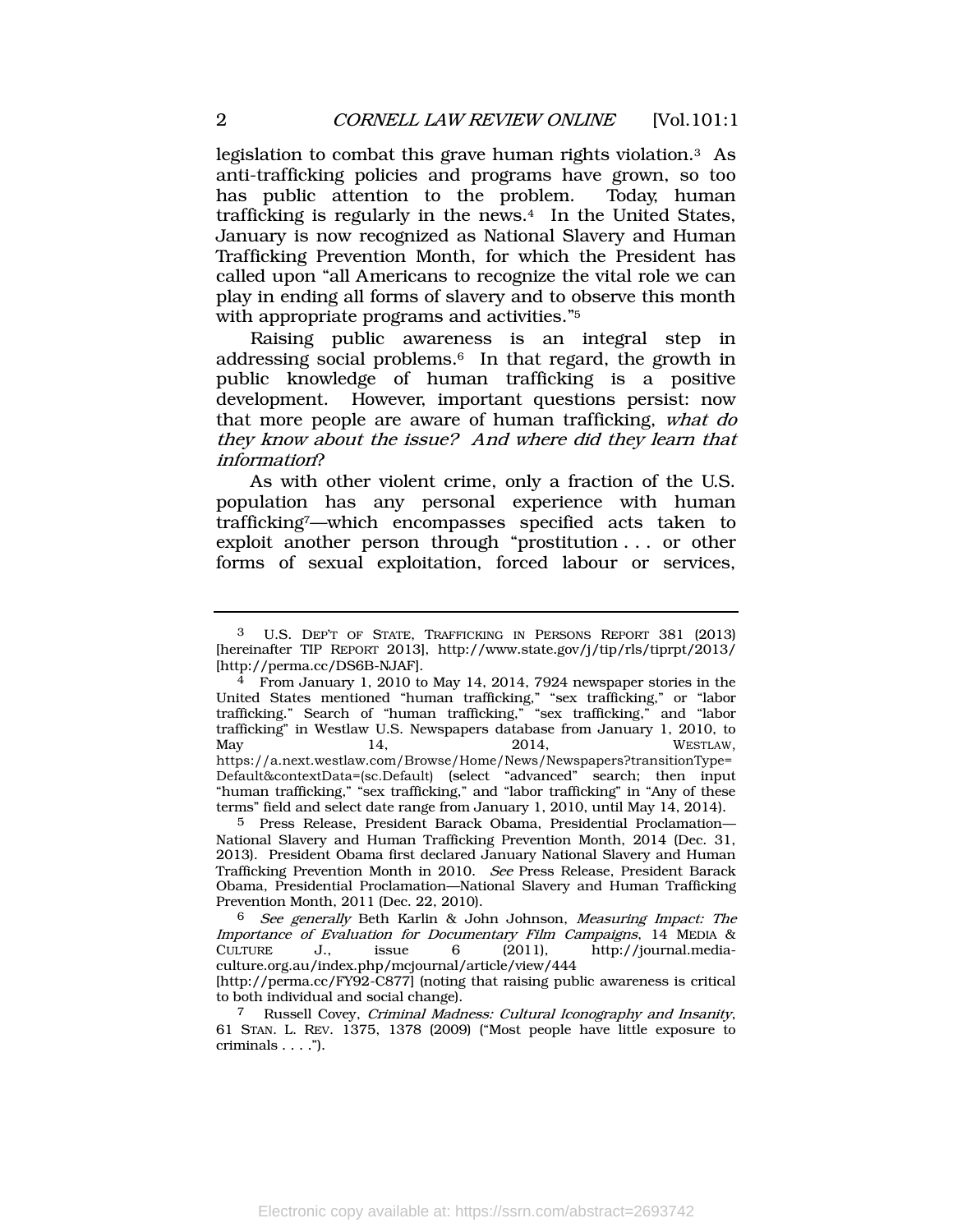slavery or practices similar to slavery, servitude or the removal of organs." <sup>8</sup> Few individuals have met and talked with a survivor of human trafficking, at least not knowingly. A moderately bigger group, but still small percentage of the population, has attended conferences or other programs on human trafficking during which a survivor has discussed his or her experiences, but very few individuals have sat with survivors and listened to their perspectives.<sup>9</sup> That is not the only way to learn about human trafficking, of course, but it is also true that not many people take the time to read and analyze existing scholarly literature and research on human trafficking. Most of the public—including many individuals now working on anti-trafficking initiatives—garners much of what they know about human trafficking from media portrayals of the issue.10 This is no different than any other issue, and even the savviest among us believes more from the media than we discard.<sup>11</sup>

Given the influence of popular media, its construct of human trafficking merits greater attention and analysis. Such closer examination matters not only to media specialists but also to researchers and advocates who focus

9 T.K. LOGAN, HUMAN TRAFFICKING IN KENTUCKY 36 (2007), http://www.cdar.uky.edu/CoerciveControl/docs/Human%20Trafficking%20in %20Kentucky.pdf [http://perma.cc/SZ9P-4DMC].

<sup>8</sup> Protocol to Prevent, Suppress and Punish Trafficking in Persons, Especially Women and Children, Supplementing the U.N. Convention Against Transnational Organized Crime, art 3(a), opened for signature Dec. 12, 2000, T.I.A.S. No. 13127, 2237 U.N.T.S. 319 (entered into force Dec. 25, 2003). The crime of human trafficking has three elements: act, means, and purpose. Id. The act typically includes "recruitment, transportation, transfer, harbouring or receipt of persons"; the means includes force, fraud, or coercion (unless the victim is a minor); and purpose includes the various forms of exploitation listed above. Id.

<sup>10</sup> See Lawrence M. Friedman & Issachar Rosen-Zvi, Illegal Fictions: Mystery Novels and The Popular Culture Image of Crime, 48 UCLA L. REV. 1411, 1413 (2001) ("Most of what people know (or think they know) comes, in short, from the media—fact, fiction, or halfway in between—that is, from movies, television, newspapers, magazines, and, of course, from books and stories"); see also Kimberlianne Podlas, "The CSI Effect": Exposing the Media  $Myth$ , 16 FORDHAM INTELL. PROP. MEDIA & ENT. L.J. 429, 444 (2006) ("Empirical evidence shows that most people learn about law from the media . . . .").

<sup>11</sup> RICHARD L. FOX & ROBERT W. VAN SICKEL, TABLOID JUSTICE: CRIMINAL JUSTICE IN AN AGE OF MEDIA FRENZY 125–26 (2001) (reporting that the general public absorbs information, including incorrect information, from mass media); see generally Robert M. Entman, How the Media Affect What People Think: An Information Processing Approach, 51 J. POL. 347 (1989) (finding media shapes not only what issues people think about, but also what they think about those issues).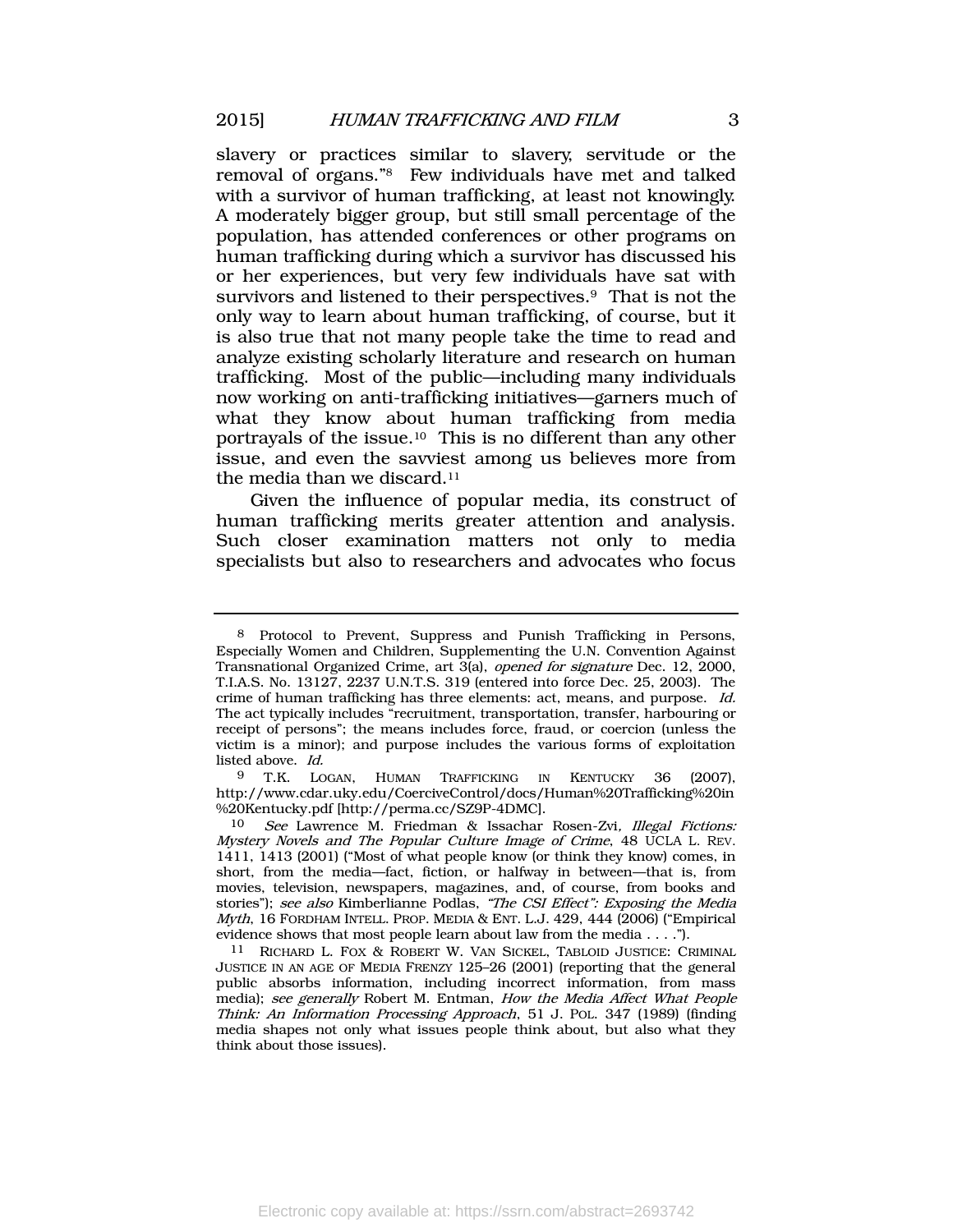on law and policy.<sup>12</sup> Popular portrayals of human trafficking influence the prevailing understanding of human trafficking that, in turn, informs policy choices made to address the problem. If popular portrayals misrepresent the issue or overlook certain types of trafficking, a range of potential problems can result, including under-enforcement in certain areas, failure to identify victims, and insufficient resources to address the issue.

In this Essay, I aim to draw attention to these popular portrayals of human trafficking and their potential impact on our responses to the problem. The Essay focuses in particular on film, as movies can play a significant role in bringing hidden issues to light and raising public awareness.<sup>13</sup> And human trafficking is becoming a popular subject for the movie industry. Part I of this Essay briefly discusses how film both reflects and shapes cultural perspectives, which in turn influence and are influenced by law. Part II then examines three notable films—Human Trafficking, Taken, and The Whistleblower—exploring the messages they convey about human trafficking and highlighting some of the misconceptions in the films. Finally, Part III returns to the question of why this matters, detailing how popular narratives on human trafficking have been incorporated into law and policy.

#### I

#### LAW AND CULTURE IN FILM

Law and culture are deeply intertwined.<sup>14</sup> This principle is widely accepted and uncontroversial.<sup>15</sup> Each shapes and informs the other. As Russell Covey has written:

Perhaps the strongest and most accurate description of the causal relationship between culture and law is captured in the notion of the "feedback loop." Cultural iconography is influenced by law, and law is influenced by

<sup>12</sup> See infra Part III.

<sup>13</sup> Karlin & Johnson, supra note [6.](#page-2-0)

<sup>14</sup> See Naomi Mezey, Law as Culture, 13 YALE J.L. & HUMAN. 35, 46–47 (2001) ("law is recognized as both constituting and being constituted by social relations and cultural practices. In other words, law's power is discursive and productive as well as coercive. Law participates in the production of meanings within the shared semiotic system of a culture, but it is also a product of that culture and the practices that reproduce it.").

<sup>&</sup>lt;sup>15</sup> See id. at 38–45 (reviewing prominent theories of and scholarship on the relationship between law and culture).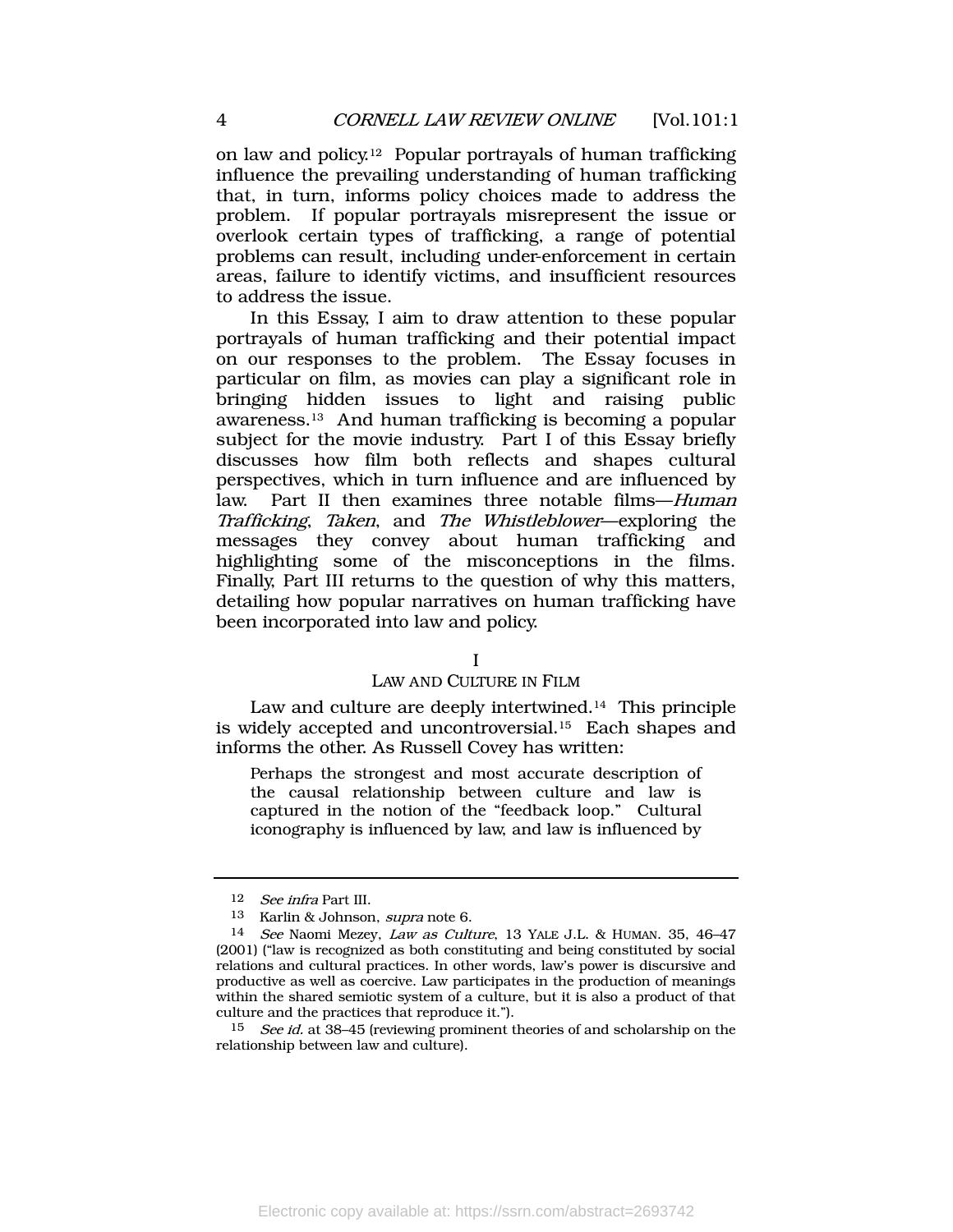cultural iconography in a kind of endless process of production and reproduction. Although the idea of feedback loops suggests causal bidirectionality, we can hypothesize a number of quite plausible accounts in which culture does have a unidirectional causative impact on the shape of law in general . . . . 16

<span id="page-5-0"></span>In this ongoing interplay between law and culture, mass media—including television, film, and the Internet collectively represent a powerful form of cultural expression.17 Films convey ideas about both culture and the law.<sup>18</sup> Nicole Rafter explains that movies "never simply tell a story but, through the choices they make . . . also convey ideological assumptions about what is and what is not important." 19

However, it is not simply that films reflect ideologies that exist in society. Movies also contribute—sometimes at a subconscious level—to popular beliefs about criminal activity and other legal issues.20 Susan Bandes writes, "Popular notions of what law is and ought to be . . . 'contribute[] to the production of law' in manifold ways." 21

With increasing coverage of human trafficking on television and a growing number of movies on human trafficking, media portrayals of this grave violation of human rights inevitably will shape—and have shaped—popular perceptions and policy debates.<sup>22</sup> As with other criminal activity, the current media construct of human trafficking provides the public with an explanation of the problem what harms occur, who is responsible, and how we should respond. These cinematic and television portrayals of

<sup>16</sup> Covey, supra note [7,](#page-2-1) at 1377–78 (footnote omitted).<br>17 See e.g. Susan Bandes & Jack Beerman *Lawreri* 

See, e.g., Susan Bandes & Jack Beerman, Lawyering Up, 2 GREEN BAG 2D 5, 6 (1998) ("Scholars of popular culture describe a more complex scenario, in which television has become (with some help from film and other mass media) our culture's principal storyteller, educator, and shaper of the popular imagination. It not only transmits legal norms, but also has a role in creating them. Media images of law enforcement are, in the minds of many viewers, synonymous with reality.").

<sup>18</sup> NICOLE RAFTER, SHOTS IN THE MIRROR: CRIME FILMS AND SOCIETY 83–84 (2d ed. 2006).

<sup>19</sup> Id. at 80.

<sup>20</sup> Id. at 76.

<sup>21</sup> Susan Bandes, We Lost It at the Movies: The Rule of Law Goes from Washington to Hollywood and Back Again, 40 LOY. L.A. L. REV. 621, 626 (2007) (quoting RICHARD K. SHERWIN, WHEN LAW GOES POP: THE VANISHING LINE BETWEEN LAW AND POPULAR CULTURE 18 (2000)).

<sup>22</sup> See infra Part III.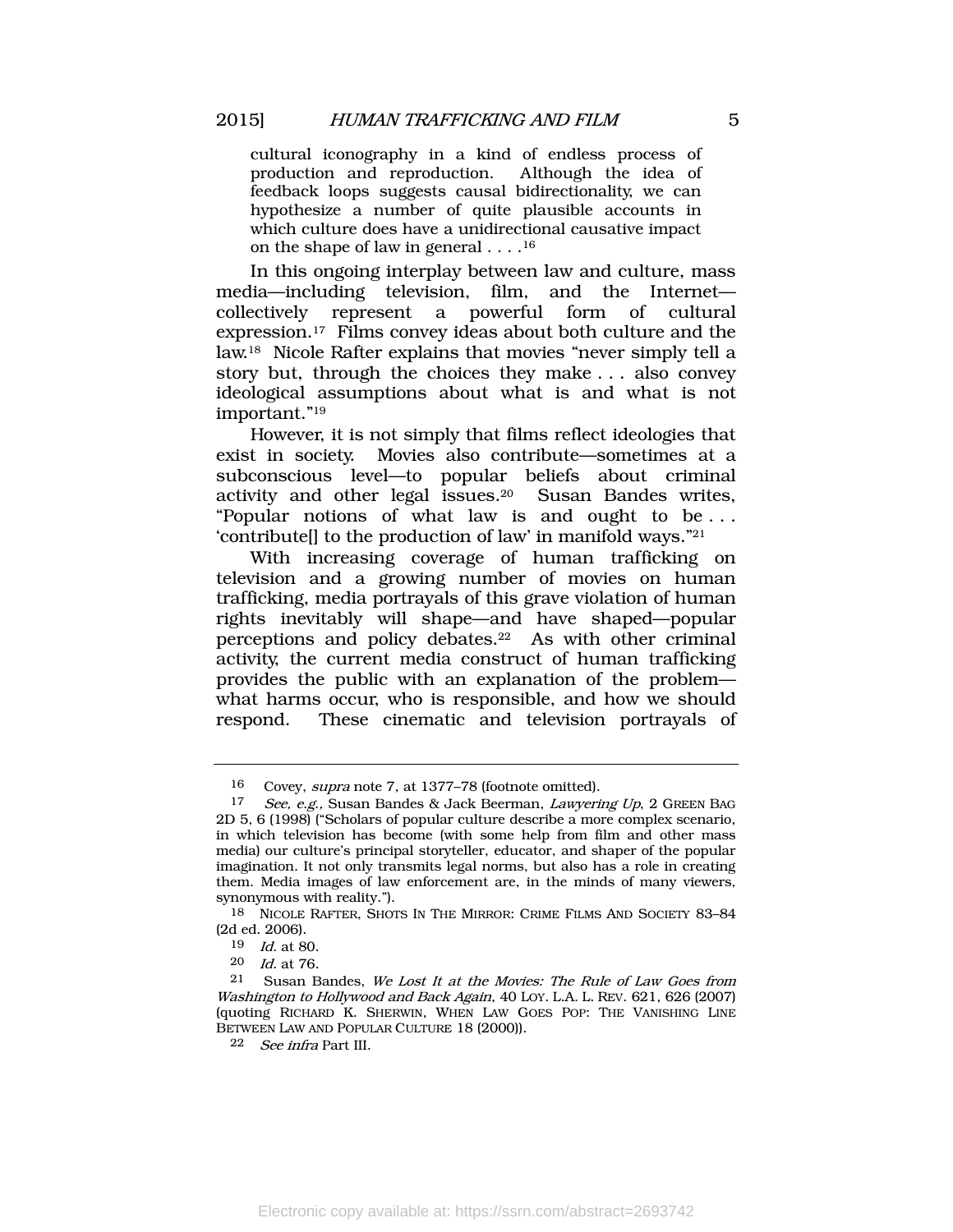human trafficking help direct concerned citizens to focus on the aspects of the problem that are highlighted, as they are reported. Public pressure then brought to bear on policymakers to address human trafficking is based on these constructs of the problem. In this way, these popular portrayals of human trafficking can and do influence law and policy on the issue.<sup>23</sup>

Given the "feedback loop" <sup>24</sup> that exists between culture and law and the role that cultural imagery, including film, plays in shaping prevailing societal views, it is critical to appreciate how these popular portrayals influence understanding of and responses to human trafficking.

### II

# <span id="page-6-0"></span>HUMAN TRAFFICKING AT THE MOVIES

Human trafficking is becoming a popular topic for the film industry.<sup>25</sup> That Hollywood<sup>26</sup> takes an interest in the issues of the day is not atypical; the Cold War between the United States and Soviet Union provided the basis for many successful spy movies, $27$  and the Vietnam War spawned a generation of high-grossing films.<sup>28</sup> As human trafficking

26 I use the term "Hollywood" in this Essay as shorthand for the popular film industry, in which I include all major film studios, whether or not they are technically based in Hollywood, California.

<sup>23</sup> Cf. Ronald Weitzer, The Social Construction of Sex Trafficking: Ideology and Institutionalization of a Moral Crusade, 35 POL. & SOC'Y 447, 448 (2007) ("In the social constructionist perspective, social conditions become 'problems' only as a result of claims-making by interested parties, claims that may or may not reflect actual social arrangements. Claims about 'putative conditions' are more consequential than the conditions themselves.").

<sup>24</sup> RAFTER, supra note [18,](#page-5-0) at viii.<br>25 See e.g.

 $25$  *See,*  $e.g.,$  POLARIS PROJECT, [http://www.polarisproject.org/storage/documents/Human\\_trafficking\\_films\\_f](http://www.polarisproject.org/storage/documents/Human_trafficking_films_full_list_with_summaries.pdf) [ull\\_list\\_with\\_summaries.pdf](http://www.polarisproject.org/storage/documents/Human_trafficking_films_full_list_with_summaries.pdf) [http://perma.cc/8Z9P-GZZE] (listing more than fifty films on human trafficking).

<sup>27</sup> See, e.g., THE HUNT FOR RED OCTOBER (Paramount Pictures 1990) (earning \$200.5 million at the box office); TOP GUN (Paramount Pictures 1986) (earning \$356.8 million at the box office); ROCKY IV (United Artists 1985) (earning \$300.4 million at the box office); RED DAWN (United Artists 1984) (earning \$38.3 million at the box office); WARGAMES (United Artists 1983) (earning \$79.6 million at the box office); THE SPY WHO CAME IN FROM THE COLD (Paramount Pictures 1965) (earning \$7.6 million at the box office); DR. STRANGELOVE OR: HOW I LEARNED TO STOP WORRYING AND LOVE THE BOMB (Columbia Pictures 1964) (earning \$9.4 million in North American box offices); FROM RUSSIA WITH LOVE (United Artists 1963) (earning \$78.9 million at the box office). All box office revenue amounts are from BOX OFFICE MOJO, http://www.boxofficemojo.com (last visited Nov. 16, 2015).

<sup>28</sup> See, e.g., BORN ON THE FOURTH OF JULY (Universal Pictures 1989)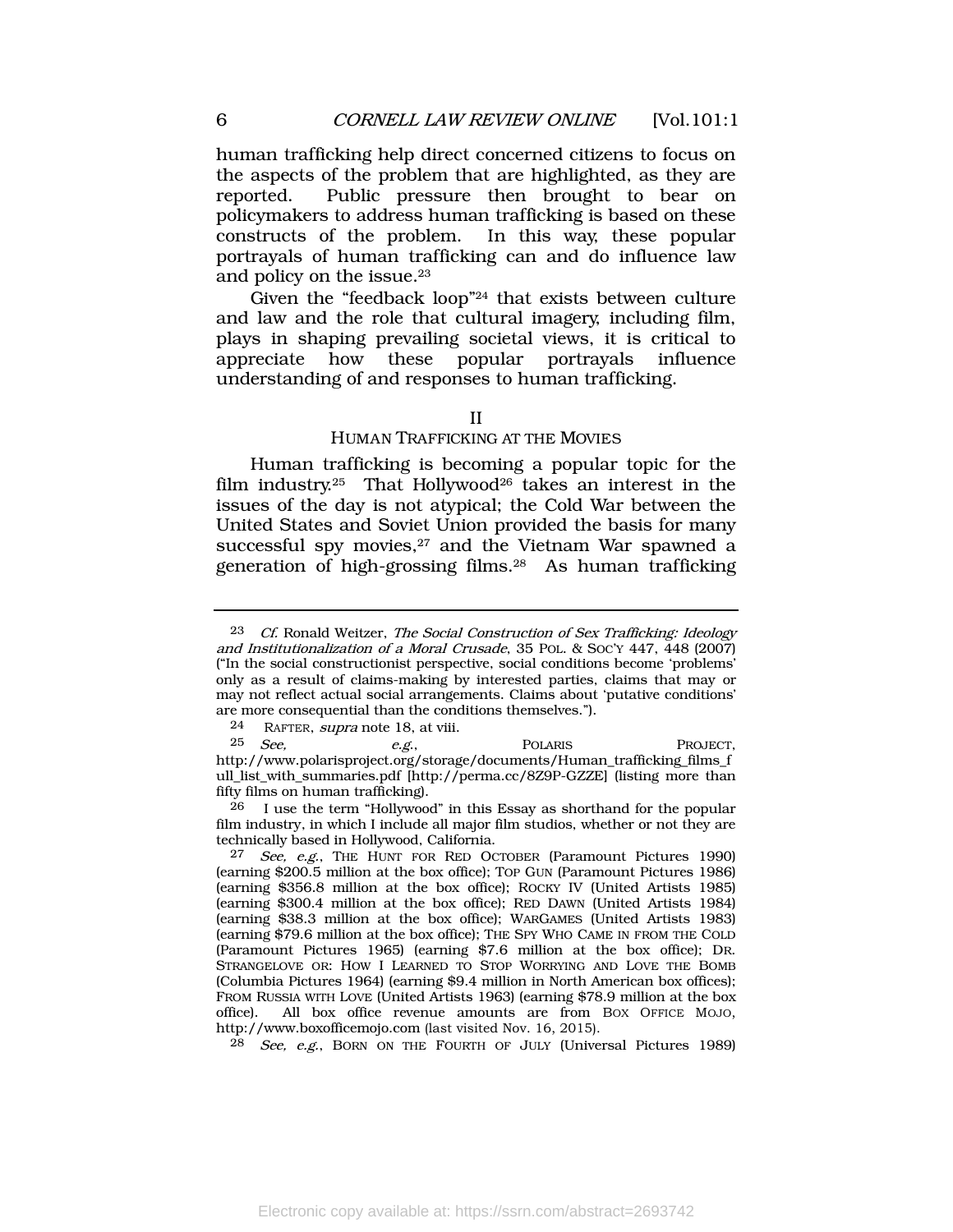has emerged as an issue of popular interest, some older films have been reconceived as human trafficking films.<sup>29</sup> This Part begins by providing a brief description of three notable films on human trafficking. It then compares the cinematic portrayals of human trafficking to the realities of this form of exploitation.

# A. An Overview of Three Films

For this Essay, I focus on three films: *Human Trafficking* (2005), Taken (2009), and The Whistleblower (2011). I start with *Human Trafficking*, a made-for-TV movie that aired on Lifetime Television. It is a significant film because it represents the first major foray into human trafficking by the commercial film industry in the modern anti-trafficking era.<sup>30</sup> With headliners Mira Sorvino and Donald Sutherland, it also represented an early effort to bring significant star power to the issue. Its generic title hints at the lack of prior coverage of the issue by film studios.

In Human Trafficking, young women and girls are trafficked in a variety of ways. One young woman in Europe takes a train to meet her "boyfriend" only to discover at her destination that he is a recruiter for a trafficking ring, while another is trafficked to New Jersey through a fake modeling agency. In Manila, an American girl vacationing with her family is abducted off the streets, while a Filipina girl is sold by her father. Mira Sorvino, who plays a New York Police Department detective, convinces the Immigration and Customs Enforcement (ICE) chief, played by Donald Sutherland, to let her go undercover as a trafficked woman,

<sup>(</sup>earning \$161 million at the box office); GOOD MORNING, VIETNAM (Touchstone Pictures 1987) (earning \$123 million at the box office); FULL METAL JACKET (Harrier Films 1987) (earning \$46.4 million at the box office); HAMBURGER HILL (RKO Pictures 1987) (earning \$13.8 million at the box office); PLATOON (Hemdale Film Corp. 1986) (earning \$138.5 million at the box office); RAMBO: FIRST BLOOD PART II (Carolco Pictures 1985) (earning \$300.4 million at the box office); APOCALYPSE NOW (Omni Zoetrope 1979) (earning \$150 million at the box office); THE DEER HUNTER (EMI 1978) (earning \$49 million at the box office). All box office revenue amounts are from BOX OFFICE MOJO, http://www.boxofficemojo.com (last visited Nov. 16, 2015).

<sup>&</sup>lt;sup>29</sup> See POLARIS PROJECT, supra note [25](#page-6-0) (including the 1976 film, Taxi Driver, starring Robert DeNiro, on the list of human trafficking movies).

<sup>&</sup>lt;sup>30</sup> See Erin, *It's Not All About Sex*, HUM. TRAFFICKING & MEDIA BLOG (July 6, 2009. **8:45** AM).  $2009,$  AM),

http://humantraffickingandmedia.blogspot.com/2009/07/it.html [http://perma.cc/4R4H-9JJM] (noting that Human Trafficking was one of the first forays that mainstream media took into human trafficking).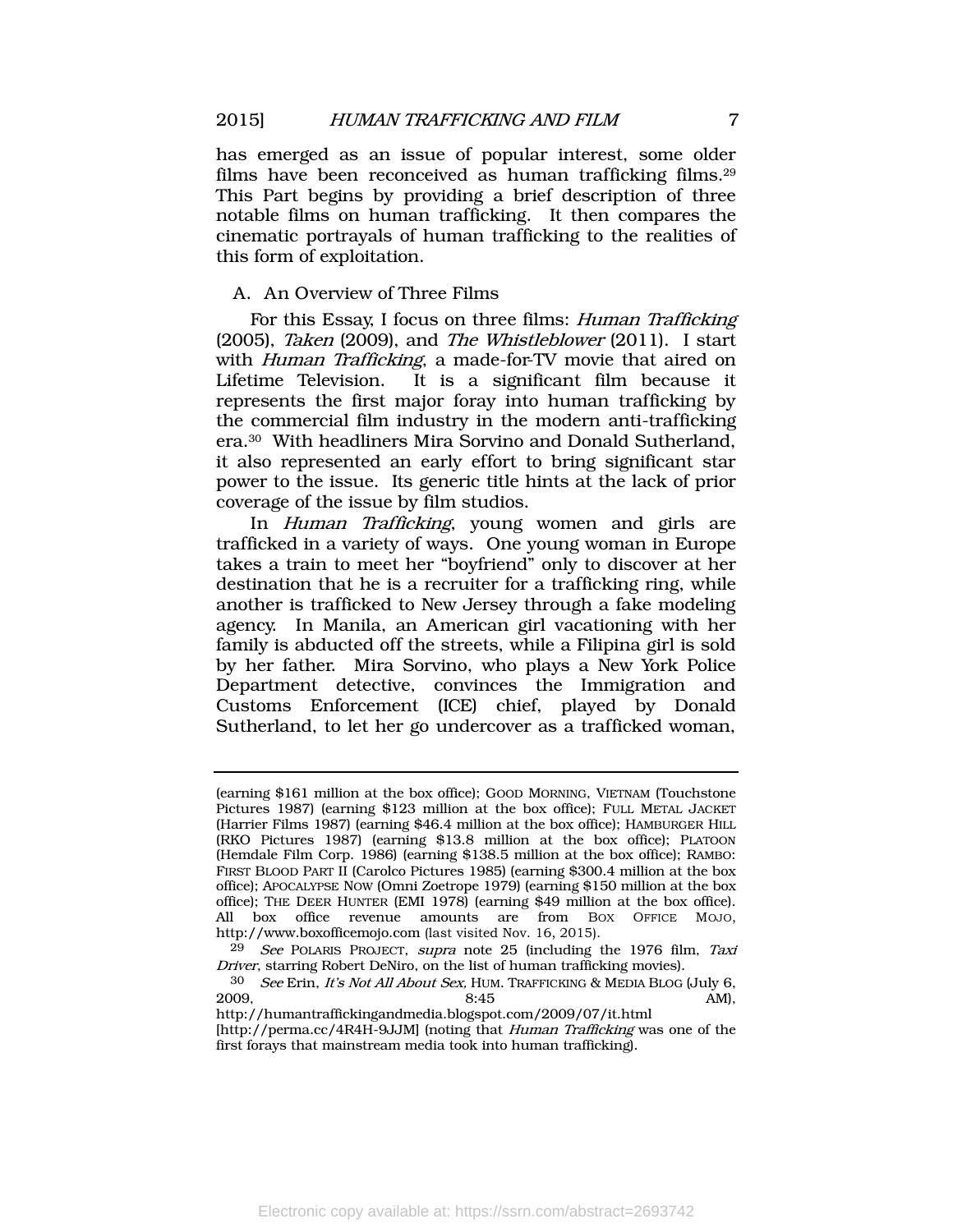and she saves the day, busting the trafficking ring.

<span id="page-8-0"></span>The second film, *Taken*, is widely recognized as a film on human trafficking and reflects the increased profile of the issue.<sup>31</sup> Human Trafficking was made just four years earlier as a made-for-television movie on a cable network. In contrast, Taken, which debuted in 2009, grossed over \$225 million worldwide at the box office and has earned an additional \$90 million in U.S. video sales. <sup>32</sup> It represents the first "blockbuster" movie on human trafficking.

In Taken, Liam Neeson plays an ex-CIA operative whose daughter is abducted when she travels with a friend to Paris. Told that he has ninety-six hours to find her or his daughter will be lost forever to a sex trafficking ring, Neeson goes on a one-man crusade to get her back and saves her at the end.

Third, *The Whistleblower* recounts the story of an American police officer who takes a job as a peacekeeper in post-war Bosnia in 1999. After a short time in Bosnia, she discovers that girls and young women are being trafficked into prostitution. Even more troubling, she uncovers evidence suggesting that local police, U.N. peacekeepers, and other U.N. officials are complicit in the exploitation of these victims. Ultimately her efforts to work within the system to stop human trafficking fail, and she is compelled to go public with the evidence. The film is based on a true story.<sup>33</sup>

These three films are particularly relevant because they are often highlighted by advocates and other speakers at human trafficking programs and conferences.<sup>34</sup> They also represent three different types of film projects. Taken is a purely made-up Hollywood story intended as entertainment. Human Trafficking was produced as part of an advocacy strategy by Lifetime Television and selected anti-trafficking organizations to draw attention to the problem of human trafficking.<sup>35</sup> Finally, The Whistleblower is a Hollywood

<sup>31</sup> See, e.g., U.N. Global Initiative to Fight Human Trafficking, Films on Human Trafficking, UN.GIFT, http://www.ungift.org/knowledgehub/media/films.html

<sup>[</sup>http://perma.cc/KW93-RMNN] (providing a list and synopses of films on human trafficking).<br> $32$  TAKEN

<sup>(</sup>EuropaCorp 2009), http://www.thenumbers.com/movie/Taken#tab=video-sales [http://perma.cc/YK5L-NEFE].

<sup>33</sup> See supra not[e 31.](#page-8-0)

<sup>34</sup> See, e.g., supra note [31.](#page-8-0)

<sup>35</sup> Kate Aurthur, Lifetime's Place Is in the House (and Senate), N.Y. TIMES (Oct. 2005),

http://www.nytimes.com/2005/10/16/arts/television/lifetimes-place-is-in-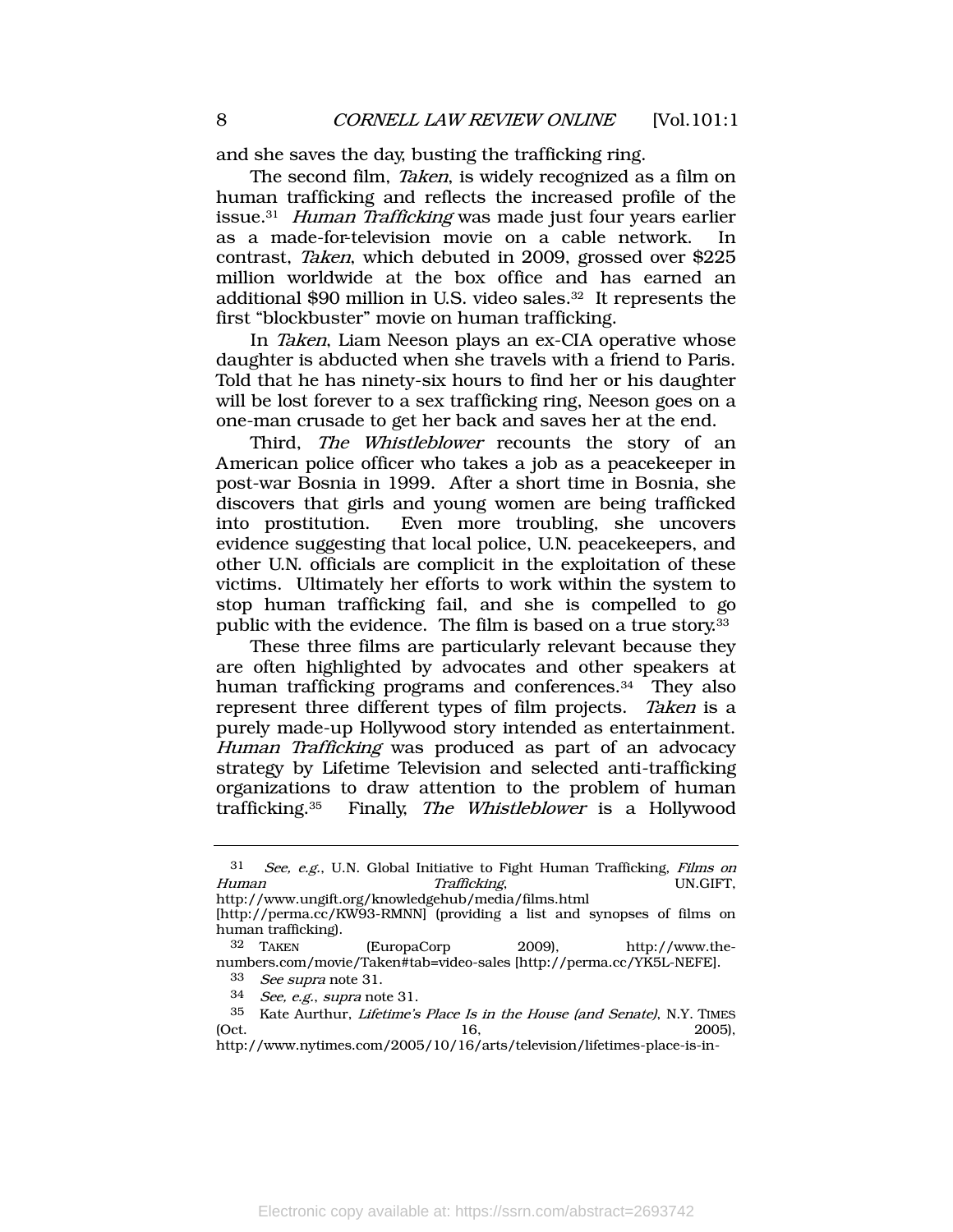version of a true story.36 Therefore, examining these films also presents an opportunity to assess whether their different origins lead to portraying the issue of human trafficking differently.

#### <span id="page-9-0"></span>B. Cinematic Myths and Realities

Human Trafficking, Taken, and The Whistleblower are significant for the role they have played in raising the profile of the issue of human trafficking. Each correctly reflects the violent and coercive nature of human trafficking.<sup>37</sup> However, their portrayals of human trafficking also reinforce several misconceptions about the problem. This section focuses on five prominent themes in the three films that reflect particular "ideological assumptions about what is and what is not important." 38

Movie Myth #1: Human trafficking is only about sexual exploitation.

<span id="page-9-2"></span>In Human Trafficking, Taken, and The Whistleblower, every victim is trafficked for sex. As Alicia Peters explains about anti-trafficking efforts, "a hyper-attention to sex has effectively excluded attention to other types of harm, including other forms of labor trafficking." <sup>39</sup> Film is not the sole cause of this myopic construct of human trafficking, but it reinforces the problematic construct.<sup>40</sup> The reality is that

38 RAFTER, supra note [18,](#page-5-0) at 80.

<span id="page-9-1"></span>the-house-and-senate.html [http://perma.cc/G4SM-BX28] (noting that antitrafficking groups "brought the issue to Lifetime's attention" and Lifetime's "public affairs department organized conversations with groups like Equality Now and the International Justice Mission, which rescues trafficked girls from brothels. Taina Bien-Aimé, the executive director of Equality Now, called the discussions 'substantive and serious.'").

<sup>36</sup> Elisabeth Prügl & Hayley Thompson, The Whistleblower: An Interview with Kathryn Bolkovac and Madeleine Rees, 15 INT'L FEMINIST J. POL. 102 (2013).

<sup>37</sup> For discussion of the harmful consequences of human trafficking, see CATHY ZIMMERMAN ET AL., THE HEALTH RISKS AND CONSEQUENCES OF TRAFFICKING IN WOMEN AND ADOLESCENTS: FINDINGS FROM A EUROPEAN STUDY (2003), http://www.lshtm.ac.uk/php/ghd/docs/traffickingfinal.pdf

<sup>[</sup>http://perma.cc/C8XH-9L5L], and Jonathan Todres, Moving Upstream: The Merits of a Public Health Law Approach to Human Trafficking, 89 N.C. L. REV. 447, 463–69 (2011).

<sup>39</sup> Alicia W. Peters, "Things that Involve Sex are Just Different": US Anti-Trafficking Law and Policy on the Books, in Their Minds, and in Action, 86 ANTHROPOLOGICAL Q. 221, 225 (2013).

<sup>40</sup> Janie A. Chuang, Rescuing Trafficking from Ideological Capture: Prostitution Reform and Anti-trafficking Law and Policy, 158 U. PA. L. REV. 1655, 1727 (2010) ("With respect to non-sex sectors, there has been little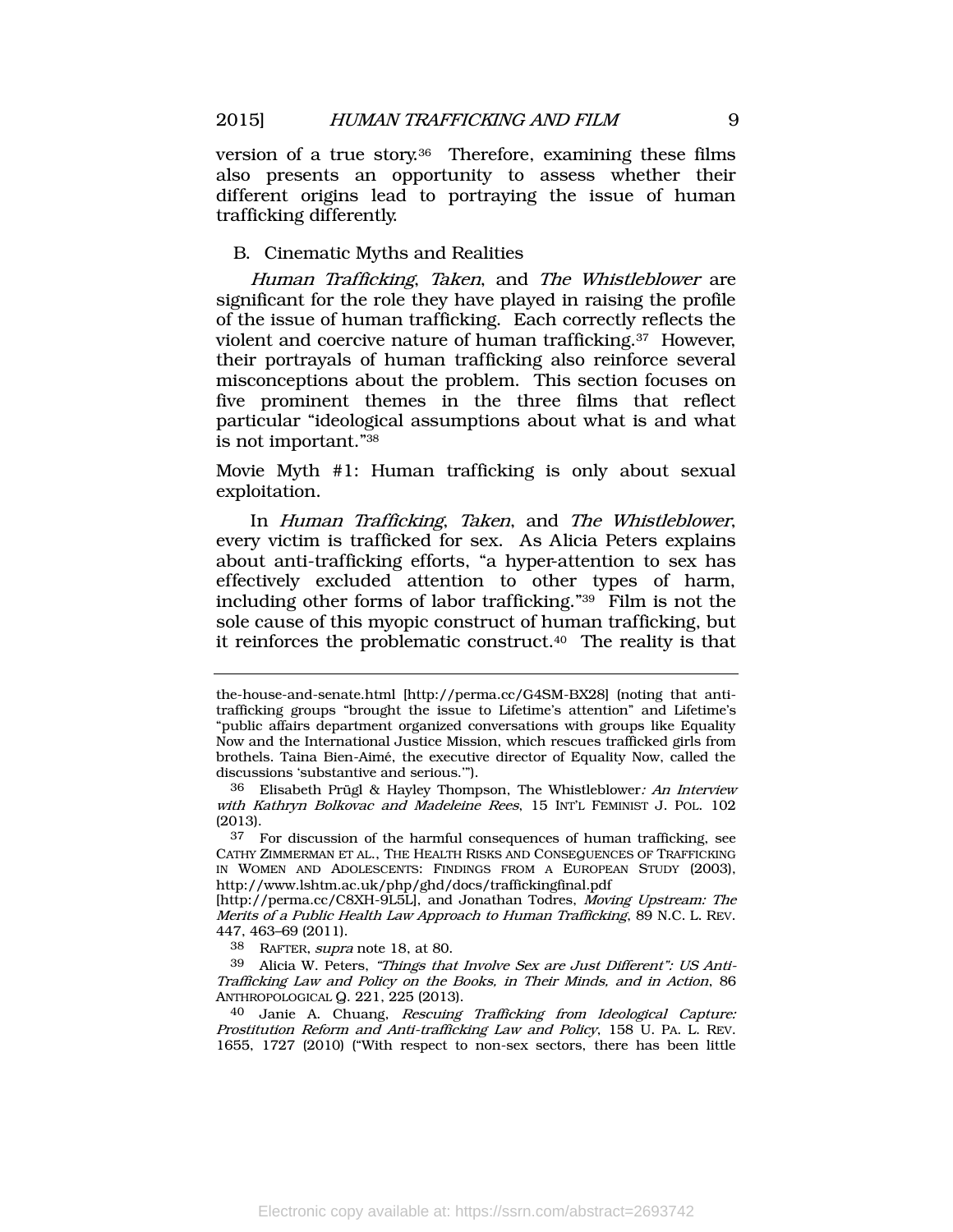<span id="page-10-1"></span><span id="page-10-0"></span>many individuals are trafficked for labor purposes.<sup>41</sup> Although estimating the number of human trafficking victims at any point is fraught with challenges,<sup>42</sup> the International Labor Organization, International Organization for Migration, and other respected agencies have determined that a significant percentage, and sometimes the majority, of trafficked individuals are labor trafficking victims.<sup>43</sup> Individuals are trafficked for labor in a wide array of industries including manufacturing, agriculture, construction, mining, fisheries, forestry, healthcare, hospitality and tourism, domestic service, restaurants, forced-begging operations, and others.<sup>44</sup> In short, sexual

[http://perma.cc/6ZQY-BT64]. The background paper from the forum states: The difficulties connected with researching human trafficking

are related to the nature of the subject itself....

. . . .

At present, statistical data on trafficking in persons frequently do not meet the basic standards for statistical accounting: at the global and regional levels, detailed data are simply not available and even when data are presented, they are frequently partial, incomplete and unreliable.

Id. Underreporting is a significant issue. Id. at  $6-7$ , 14 (discussing reasons for underreporting, including victims' vulnerability and fear that traffickers will seek retribution if they report them).

<sup>43</sup> See, e.g., INT'L LABOUR ORG., ILO GLOBAL ESTIMATE OF FORCED LABOUR:<br>RESULTS  $\&$  METHODOLOGY 13 (2012). & METHODOLOGY 13 (2012), http://www.ilo.org/wcmsp5/groups/public/—-ed\_norm/—-

declaration/documents/publication/wcms\_182004.pdf

[http://perma.cc/EW4J-HRNZ] ("Of the total number of 20.9 million forced labourers, 18.7 million (90%) are exploited in the private economy, by individuals or enterprises. Out of these, 4.5 million (22% total) are victims of forced sexual exploitation, and 14.2 million (68%) are victims of forced labour exploitation, in economic activities such as agriculture, construction, domestic work and manufacturing"); JETTE CHRISTIANSEN & JONATHAN MARTENS, INT'L ORG. FOR MIGRATION, COUNTER TRAFFICKING AND ASSISTANCE TO VULNERABLE MIGRANTS: ANNUAL REPORT OF ACTIVITIES 18 (2011) (noting that as of 2010, labour trafficking has overtaken sexual exploitation as the main type of trafficking, seen in cases assisted by the International Organization for Migration).

44 TIP REPORT 2013, supra note [3,](#page-2-2) at 9, 35 (noting that "[v]ictims of forced labor have been found in nearly every job setting or industry imaginable, including private homes, factories, restaurants, elder care and medical

attention paid to labor trafficking interventions . . . .").

<sup>41</sup> Rebecca Surtees, Trafficked Men as Unwilling Victims, 4 ST. ANTHONY'S INT'L REV. 16, 18 (2008) ("Labour trafficking (of both women and men), by contrast, has been largely overlooked . . . .").

<sup>42</sup> Obtaining accurate data on the number of victims is challenging at best, and current figures are estimates. For more on data-related issues, see, for example, Background Paper, UN.GIFT, The Vienna Forum to Fight Human Trafficking, 024 Workshop: Quantifying Human Trafficking, Its Impact and the Responses to It at 2–3 (2008), http://www.unodc.org/documents/humantrafficking/2008/BP024QuantifyingHumanTrafficking.pdf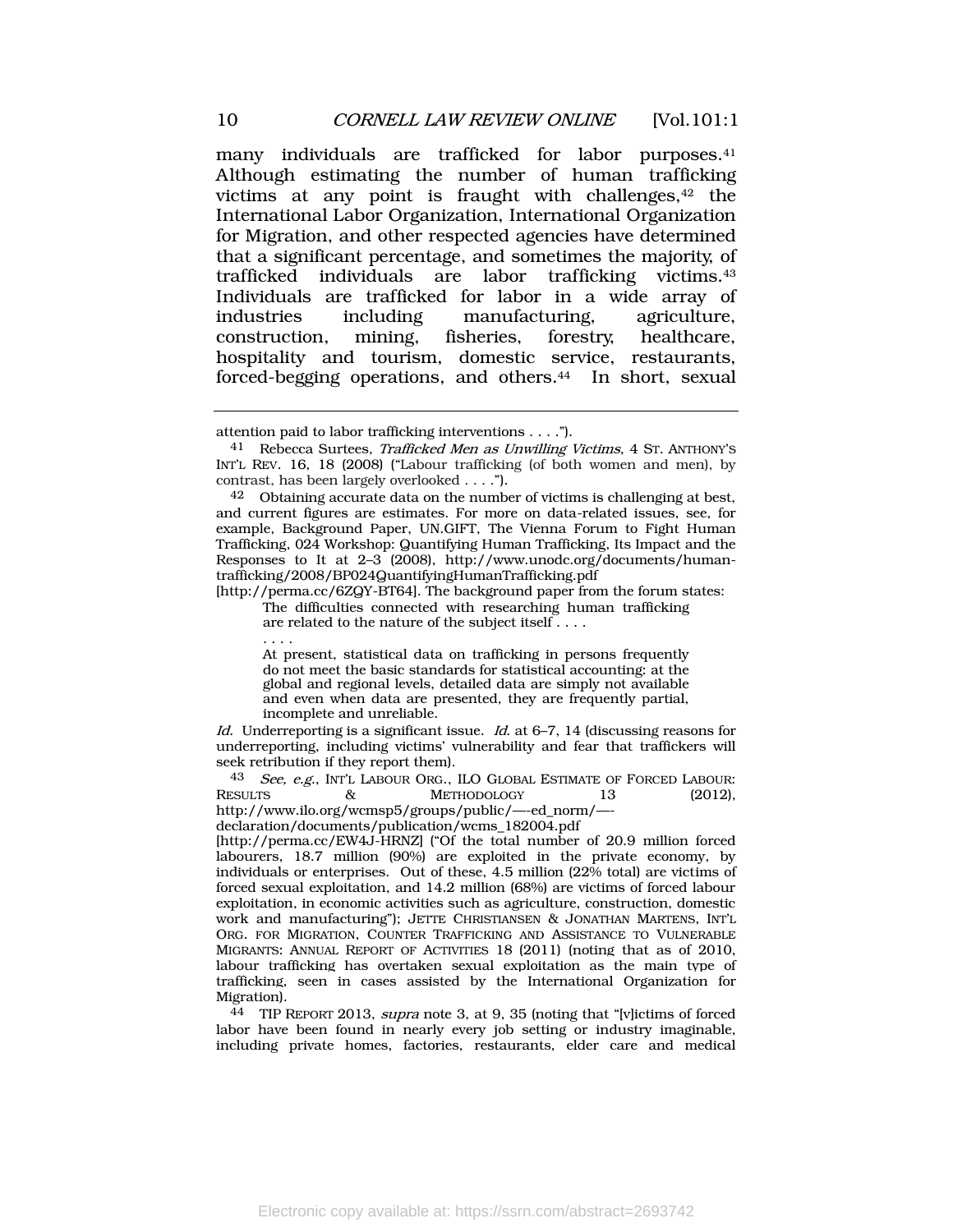exploitation deserves attention but it is not the only issue in the realm of human trafficking.

When sex trafficking is presented as representing "human trafficking," it leads to overlooking the prevalence of labor trafficking and those individuals who are exploited in forced labor settings. Ultimately, all forms of human trafficking must be recognized and addressed.

Movie Myth #2: Only women and girls are trafficking victims.

<span id="page-11-0"></span>If you watched these three films, you would think that young women and girls are the only victims of human trafficking. No boy or man is shown as a victim in any of these films. The reality is that while many women and girls are victimized, men and boys are too, as are transgendered individuals. Most studies and anti-trafficking interventions pay minimal attention to men and boys.45 Yet, men and boys constitute a "significant percentage" of trafficking victims.<sup>46</sup> Men and boys are often at greater risk of trafficking for labor purposes, such as agriculture, construction, mining, and fisheries.<sup>47</sup> However, even in the context of sex trafficking, men and boys are at risk. One study on the commercial sexual exploitation of children (CSEC) in New York City found that 53.5 percent of the CSEC population was male, 42 percent was female, and 4.5 percent were transgendered youth.<sup>48</sup>

facilities, hotels, housekeeping, child-rearing, agriculture, construction and landscaping, food processing, meat-packing, and cleaning services" and reporting on trafficking in mining, fisheries, and other industries).

<sup>45</sup> Surtees, supra note [41,](#page-10-0) at 16 ("Most studies and projects focus primarily, if not exclusively, on trafficking in women and children. Far less common is a consideration of trafficking in males, particularly adult men, with studies on the subject and targeted anti-trafficking interventions having been few and far between.").

<sup>46</sup> TIP REPORT 2013, supra note [3,](#page-2-2) at 8; see also Samuel Vincent Jones, The Invisible Man: The Conscious Neglect of Men and Boys in the War on Human Trafficking, 2010 UTAH L. REV. 1143, 1147–58 (2010) (discussing the trafficking of men and boys).

<sup>47</sup> TIP REPORT 2013, supra note [3,](#page-2-2) at 35; WORLD BANK, PUB. NO. 122, SOCIAL DEVELOPMENT NOTES: CONFLICT, CRIME AND VIOLENCE 7 (2009), https://openknowledge.worldbank.org/bitstream/handle/10986/11103/5468 30BRI0SDN01C10Human0Trafficking.pdf?sequence=1&isAllowed=y [https://perma.cc/QV46-CQ7B].

<sup>&</sup>lt;sup>48</sup> RIC CURTIS ET AL., THE COMMERCIAL SEXUAL EXPLOITATION OF CHILDREN IN<br>New York CITY 33-34 (2008). NEW **YORK CITY** 33–34 (2008), http://www.courtinnovation.org/sites/default/files/CSEC\_NYC\_Volume1.pdf [http://perma.cc/8KRW-CNDP] (noting that the results likely underestimate the number of prostituted transgendered youth).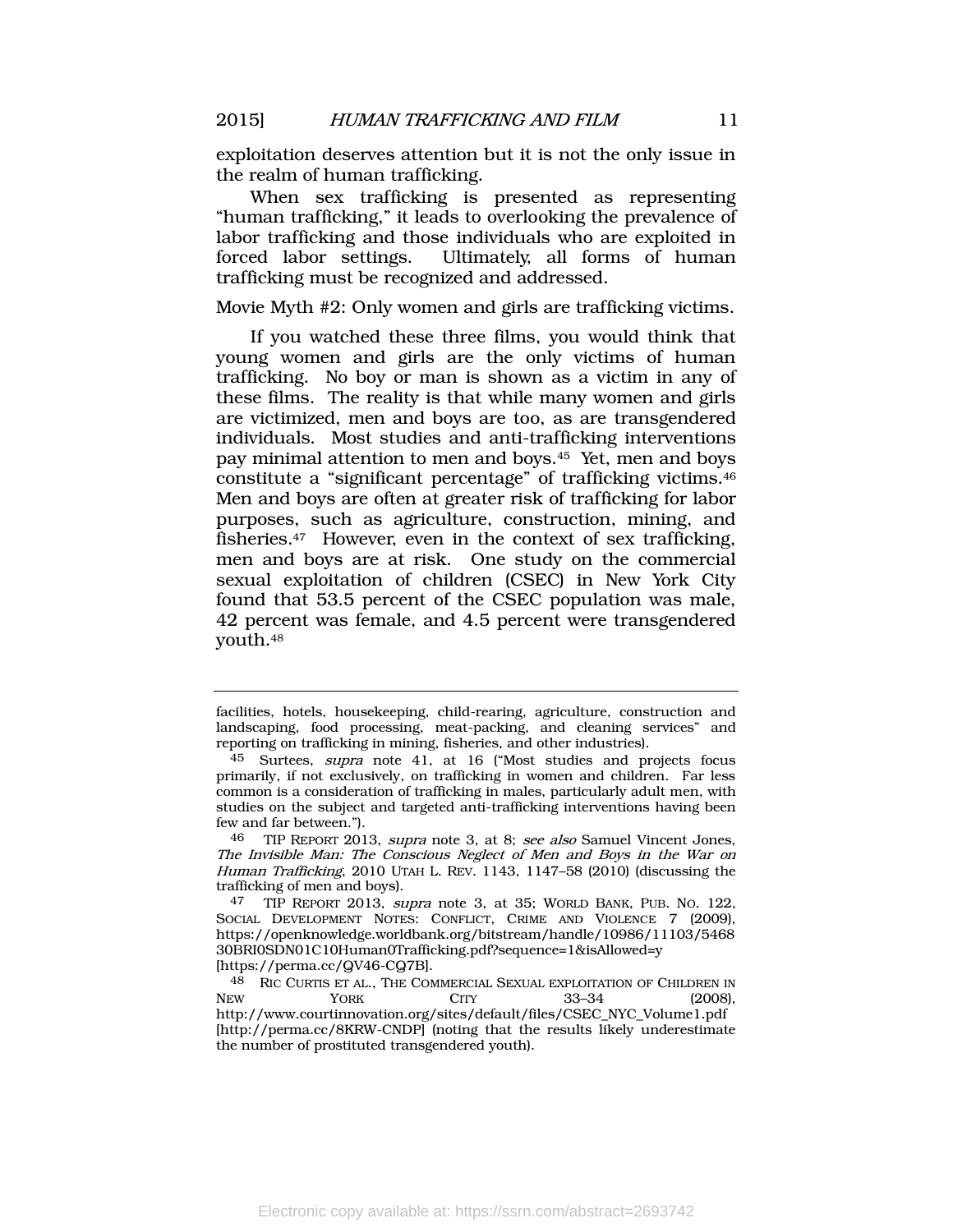Although a host of factors contribute to the failure to identify boys who are sex trafficking victims, including boys' reluctance to self-identify as sexually exploited "due to shame and stigma," ECPAT-USA—a leading NGO working on child trafficking—finds that an important reason is a lack of adequate screening of boys by law enforcement and social services "rooted in the belief that boys are not victims of [commercial sexual exploitation]." In other words, dominant perceptions of the problem, including the idea that women and girls are the targets, can lead to missing individuals in need of assistance.<sup>50</sup> Given the reluctance of men and boys to self-identify as victims, policies and programs that overlook them leave men and boys at heightened risk of harm.<sup>51</sup>

Conversely, there is also an assumption that traffickers and other perpetrators involved are men. As the United Nations Office on Drugs and Crime (UNODC) explains:

It might be assumed that human trafficking, where violence and threats are keys to the business, would likewise be overwhelmingly male dominated. But, surprisingly, the data on the gender of those convicted for trafficking in persons do not support this premise.

 The data gathered on the gender of offenders in 46 countries suggest that women play a key role as perpetrators of human trafficking. In Europe, for example, women make up a larger share of those convicted for human trafficking offences than for most other forms of crime.<sup>52</sup>

Although one must be cautious in generalizing about traffickers based on conviction data, the UNODC report is

<sup>49</sup> ECPAT-USA, AND BOYS TOO 5 (2013). ECPAT-USA is generally regarded as one of the leading NGOs working on trafficking and commercial sexual exploitation of children. The author serves on its Board of Advisors but did not play any role in the production of the And Boys Too report.

<sup>50</sup> It is not only film that overlooks men and boys: scholarly research does as well. See Jeffrey P. Dennis, Women are Victims, Men Make Choices: The Invisibility of Men and Boys in the Global Sex Trade, 25 GENDER ISSUES 11, 13 (2008) (reviewing 166 scholarly articles on the global sex trade and finding 84% speak exclusively of females). However, films have a much broader reach than scholarly research.

<sup>51</sup> Surtees, supra note [41,](#page-10-0) at 24–28 (discussing reasons why many men and boys do not self-identify as victims).

<sup>52</sup> UNITED NATIONS OFFICE ON DRUGS AND CRIME, GLOBAL REPORT ON TRAFFICKING IN PERSONS 10 (2009), https://www.unodc.org/documents/human-

trafficking/Global\_Report\_on\_TIP.pdf [https://perma.cc/R7T2-YR46].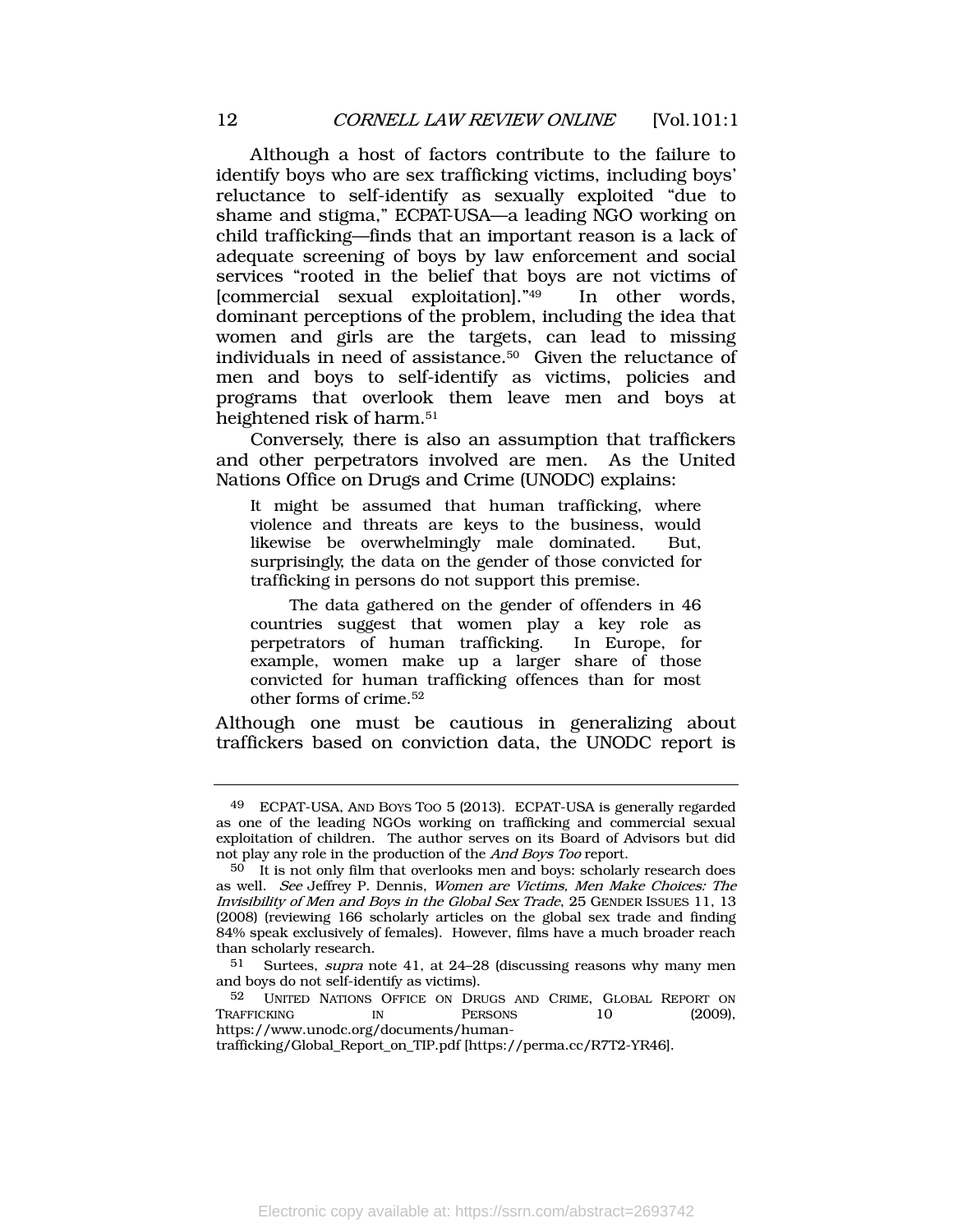consistent with other research that finds that women often play a significant role in trafficking enterprises.<sup>53</sup> Films that show only male perpetrators and female victims reinforce an incomplete view of the problem. Overcoming these misconceptions is important not only in the identification of at-risk and exploited individuals but also for apprehending perpetrators of these crimes.

#### Movie Myth #3: Human trafficking's victims are white.

The overwhelming majority of the trafficking victims portrayed in these well-known films are white. In Human Trafficking, all of the victims are white, with the exception of one Filipina girl. Similarly, in Taken, all of the victims are white, with the exception of perhaps one girl who is on the screen only briefly and never identified. The Whistleblower shows only white victims. If these films were a person's only exposure to the problem of human trafficking, he or she would have to assume that almost all victims are white. Such a framing of human trafficking echoes early twentiethcentury dialogues on the issue, which referred to the issue as the "white slave traffic." <sup>54</sup> Despite cinematic portrayals of white female victims from Eastern Europe as the quintessential victim, the reality is very different. Though interest in human trafficking increased following the perceived increase in trafficking of European girls in the wake of the Soviet Union's collapse, human trafficking is not

<sup>53</sup> See Frank Laczko & Marco A. Gramegna, Developing Better Indicators of Human Trafficking, 10 BROWN J. WORLD AFF. 179, 189 (2003) (reporting the International Organization for Migration's research in Southeast Europe that found that over forty percent of recruiters were women); Kristiina Kangaspunta, Chief, Anti-Human Trafficking Unit, United Nations Office on Drugs and Crime, Presentation at the Vienna Forum to Fight Human Trafficking: Women Traffickers (Feb. 14, 2008), http:/[/www.ungift.org/docs/ungift/pdf/vf/traffickerworkshop/women%20traf](http://www.ungift.org/docs/ungift/pdf/vf/traffickerworkshop/women%20traffickers.pdf) [fickers.pdf](http://www.ungift.org/docs/ungift/pdf/vf/traffickerworkshop/women%20traffickers.pdf) [http://perma.cc/3QMP-VD3J] (reporting on research examining data from seventy-eight countries, finding that forty-two percent of trafficking recruiters were women.

<sup>54</sup> See Nora V. Demleitner, Forced Prostitution: Naming an International Offense, 18 FORDHAM INT'L L.J. 163, 164–72 (1994) (providing a detailed review of the early development of international law on trafficking); see also Convention for the Suppression of the Traffic in Persons and of the Exploitation of the Prostitution of Others, Mar. 21, 1950, 96 U.N.T.S. 271; International Convention for the Suppression of the Traffic in Women and Children, Sept. 30, 1921, 9 L.N.T.S. 415; International Convention for the Suppression of the White Slave Traffic, May 4, 1910, 1912 Gr. Brit T.S. No. 20, at 267; International Agreement for the Suppression of the "White Slave Traffic," May 18, 1904, 35 Stat. 1979, 1 L.N.T.S. 83.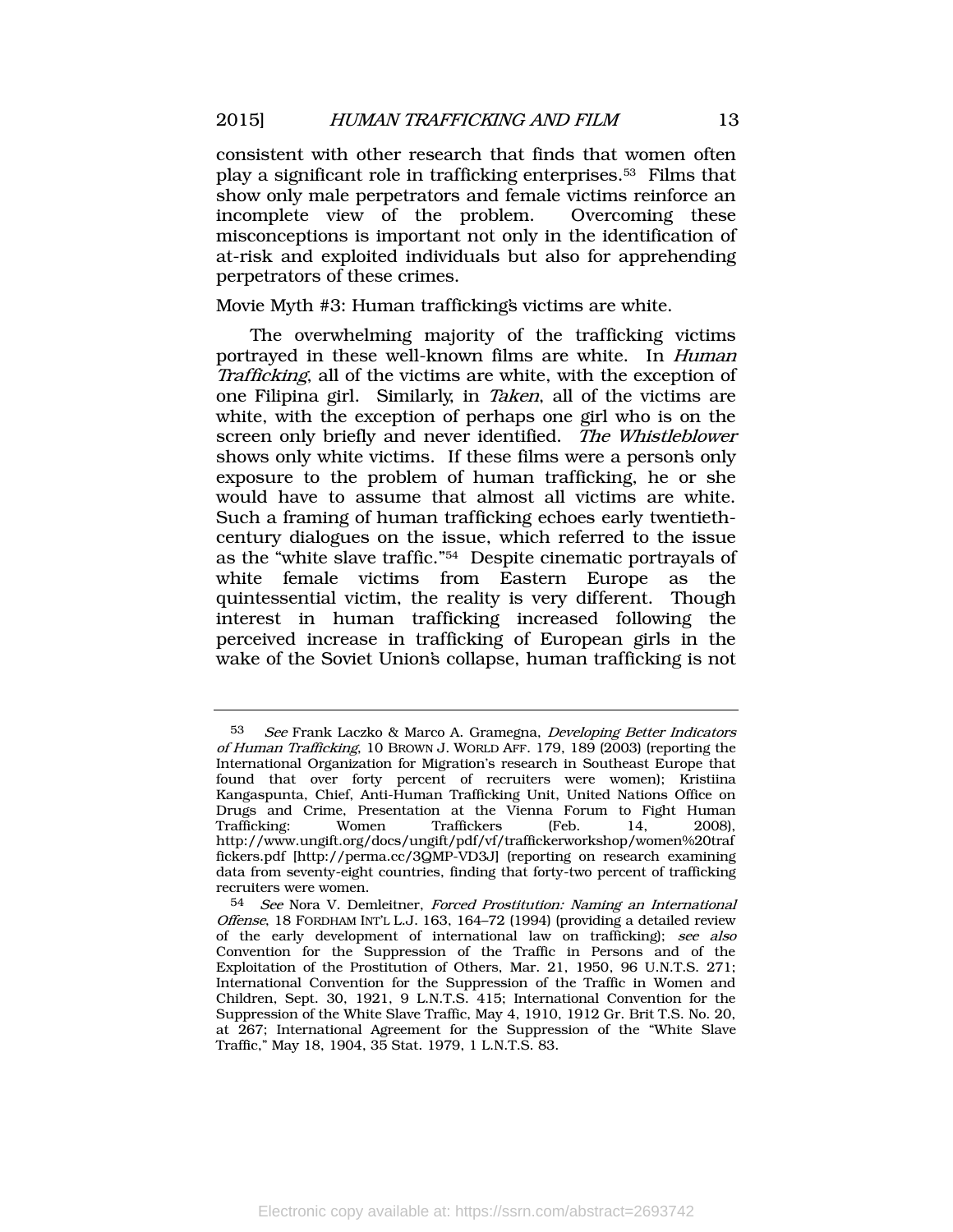a new phenomenon.<sup>55</sup> Then and today, the majority of victims of trafficking and forced labor are people of color in and from developing countries, not white Europeans.56 Even within the United States, a significant number of trafficking victims are people of color.<sup>57</sup>

The trafficking of white Europeans needs to be addressed, but as with the prior two misconceptions, the portrayal of human trafficking victims in films or other media as exclusively white can lead to overlooking other individuals who are vulnerable to human trafficking or already harmed by it.<sup>58</sup>

 $Id$ 

See Pantea Javidan, Global Class and the Commercial-Sexual Exploitation of Children: Toward a Multidimensional Understanding, 1 COLUM. J. RACE & L. 365, 379 (2012) ("[A] 2008 study on law enforcement contact with children involved in prostitution in six major U.S. cities found that African-American children are most heavily burdened with child poverty and African-American girls represent a highly disproportionate majority of arrests for the crime of prostitution.").

58 See, e.g., Radhika Coomaraswamy (Special Rapporteur on Violence Against Women, Its Causes and Consequences), Rep. on Trafficking in Women, Women's Migration and Violence Against Women, ¶ 55, U.N. Doc. E/CN.4/2000/68 (Feb. 29, 2000) ("Gender-based discrimination intersects with discriminations based on other forms of 'otherness,' such as race, ethnicity, religion and economic status, thus forcing the majority of the world's women into situations of double or triple marginalization."); Heidi Box, *Human* 

<sup>55</sup> Congressional testimony leading up to the Trafficking Victims Protection Act focused on the surge in trafficking in the former Soviet Union and Eastern Europe, even though it simultaneously acknowledged that trafficking had been a problem for many years in Asia and that trafficking from the Soviet Union and Eastern Europe represented a small percentage of the overall total. See The Sex Trade: Trafficking of Women and Children in Europe and the United States: Hearing Before the Comm'n on Security Cooperation in Eur., 106th Cong. 5 (1999) (statement of Anita Botti, Deputy Dir. for Int'l Women's Initiatives, President's Interagency Council on Women) (noting that about 4000 of the 50,000 women and children trafficked into the United States annually come from the former Soviet Union and Eastern Europe); 145 CONG. REC. 14,813–14 (1999) (statement of Sen. Wellstone) (discussing in detail women trafficked from the Former Soviet Union, while mentioning more briefly that then-First Lady Hillary Clinton had reported on young girls being sold by their families in Thailand).

<sup>56</sup> INT'L LABOUR ORG., supra note [43,](#page-10-1) at 16. The ILO reported that: The Asia-Pacific region accounts for by far the highest absolute number of forced labourers–11.7 million or 56% of the global total. The second highest number is found in Africa at 3.7 million (18%), followed by Latin America and the Caribbean with 1.8 million victims (9%). The Developed Economies and European Union account for 1.5 million (7%) forced labourers, whilst countries of Central, Southeast and Eastern Europe (non-EU) and the Commonwealth of Independent States have 1.6 million (7%). There are an estimated 600,000 (3%) victims in the Middle East.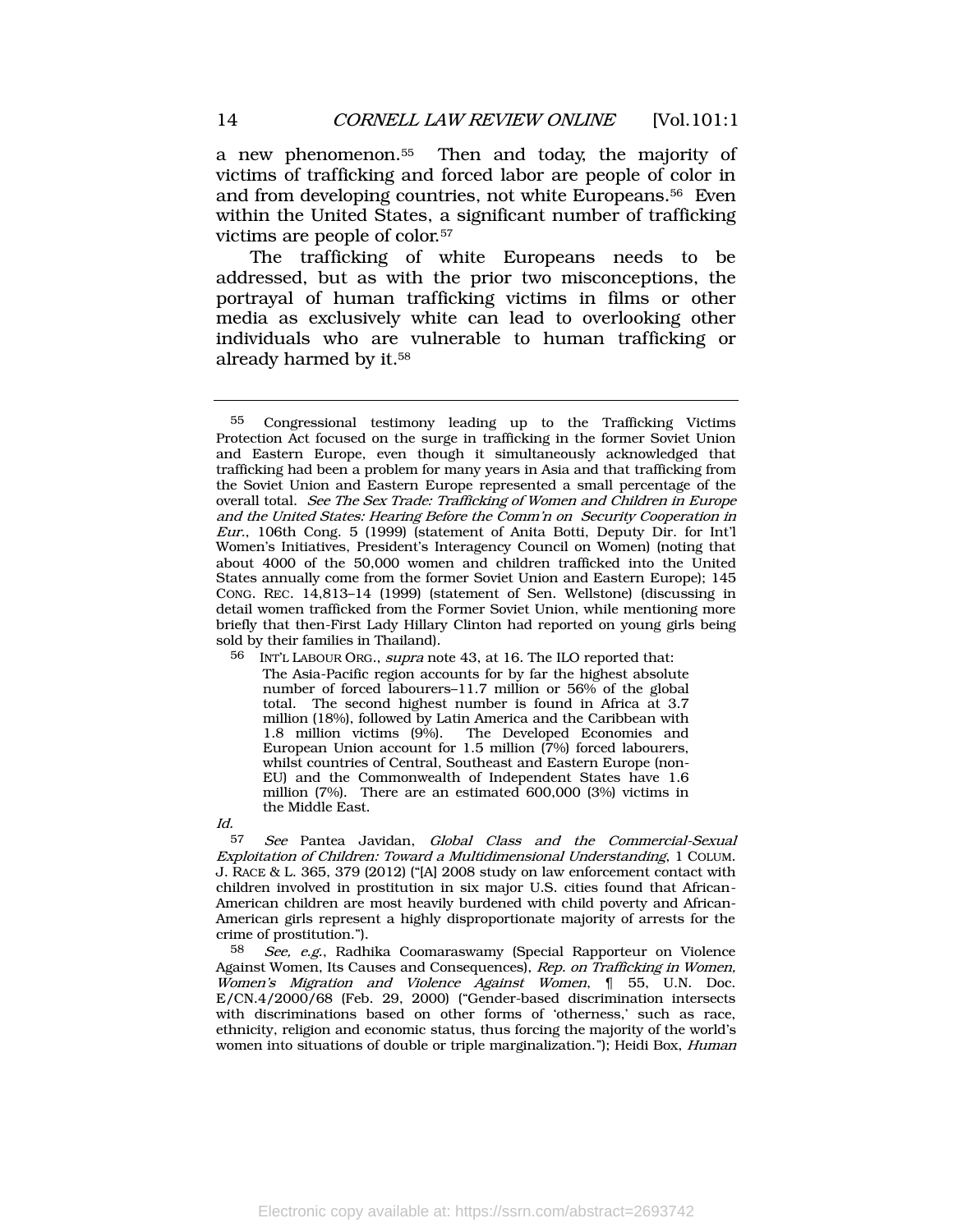<span id="page-15-0"></span>It may be that the selection of predominantly or exclusively white victims in each of these films is aimed at conveying to white audiences that human trafficking happens here in the United States and is not a problem only in other parts of the world. <sup>59</sup> Perhaps the producers believed it was necessary to focus on white victims in order to appeal to a broader audience in the United States.<sup>60</sup> Regardless of the underlying reason, the portrayal of almost exclusively white victims leaves a particular impression—that certain individuals count as victims, and, by implication, others may not be victims.

Movie Myth #4: Trafficking-related exploitation is rooted in other cultures, not ours.

All three films reinforce cultural stereotypes, portraying "other" cultures as exploitative by nature and Americans as saviors. In *Human Trafficking*, most of the traffickers, including the head trafficker, are Russian. Others are Eastern European or Filipino. The "rescuers" are American. Arguably even more problematic, all of the white girls and women in the movie are either misled or abducted by a trafficker, whereas the Filipina girl—the only nonwhite victim in the movie—is sold by her father. The othering in this message is clear: so-called "other" cultures prey on children and even sell their own children, but if harm comes to American children, it is due to the act of a deviant outlier

Trafficking and Minorities: Vulnerability Compounded by Discrimination, HUM. RTS. & HUM. WELFARE, 28, 29 (2011), <https://www.du.edu/korbel/hrhw/researchdigest/minority/Trafficking.pdf>

<sup>[</sup>https://perma.cc/HKY8-SMAB] ("Although membership in a minority group may not be the primary reason for exploitation, it may increase vulnerability to trafficking.").

<sup>59</sup> Jonathan Todres, Law, Otherness, and Human Trafficking, 49 SANTA CLARA L. REV. 605, 616 (2009) ("[T]he narrative of the Other asserts that only the Other commits savage or barbarous acts. The humanity of the dominant group is presumed." (footnote omitted)); see also Ratna Kapur, The Tragedy of Victimization Rhetoric: Resurrecting the "Native" Subject in International/Post-Colonial Feminist Legal Politics, 15 HARV. HUM. RTS. J. 1, 2 (2002) ("[T]he Third World victim subject has come to represent the more victimized subject; that is, the real or authentic victim subject . . . .").

<sup>60</sup> See Bernard Weinraub, 'Beloved' Tests Racial Themes At Box Office: Will This Winfrey Film Appeal to White Audiences?, N.Y. TIMES, Oct 13, 1998, at E1 ("Privately, though, some top Hollywood producers and executives said that studios were particularly wary of backing serious movies on black themes, particularly those films with significant budgets geared to a broadly based adult audience.").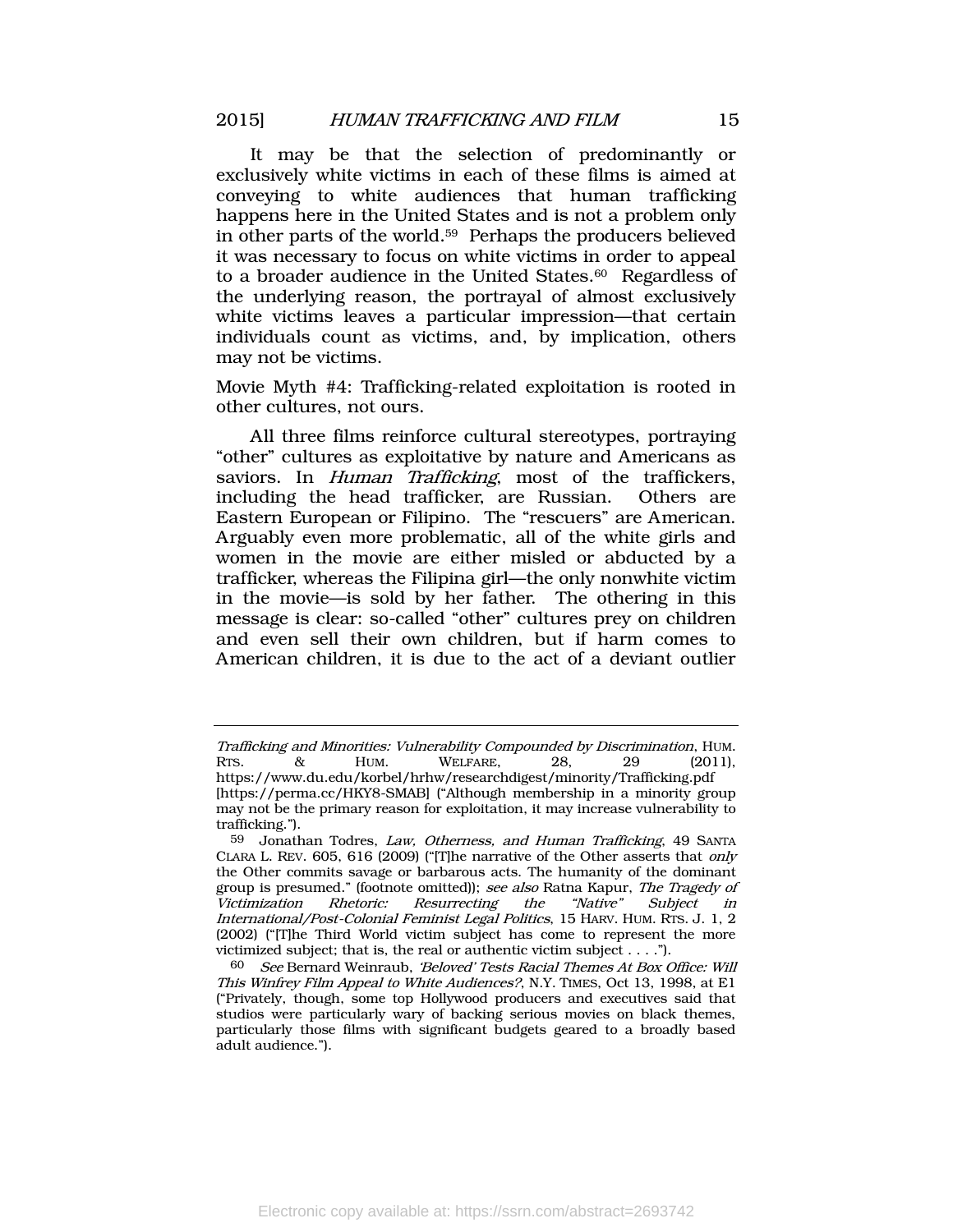who is not one of us.<sup>61</sup>

In Taken, there is a tiered othering. As the movie takes place in Paris, the least-worst "bad guys" are the French, who primarily play the role of corrupt and complicit government officials. Indeed, the main French official even explains that his actions are taken really just to meet his family's expenses—"My salary is X. My expenses are Y. As long as my family is provided for, I do not care where the difference comes from. That is my entire involvement!" Next are the Albanians, who are the traffickers, and finally, there are wealthy Arabs who are the end purchasers who seek to violate innocent young girls. Again, it is an American who plays the role of savior. The racialized, tiered othering that plays out in Taken is not a new phenomenon. During World War II, propaganda distinguished between the Germans and the Japanese; narratives about the former certainly were negative but recognized their humanity at times by allowing for the possibility of good Germans; in contrast, the Japanese were portrayed consistently as subhuman.<sup>62</sup>

Not only is this tiered othering problematic for its portrayal of other cultures, it ignores important characteristics of U.S. culture. As Leti Volpp wrote in the context of child marriage:

Part of the reason many believe the cultures of the Third World or immigrant communities are so much more sexist than Western ones is that incidents of sexual violence in the West are frequently thought to reflect the behavior of a few deviants—rather than as part of our culture. In contrast, incidents of violence in the Third World or immigrant communities are thought to characterize the cultures of entire nations.<sup>63</sup>

<sup>61</sup> See Todres, supra note [59,](#page-15-0) at 623–30.

<sup>62</sup> John W. Dower, WAR WITHOUT MERCY: RACE AND POWER IN THE PACIFIC WAR 81 (1986) (explaining that anti-Japanese sentiment typically "resort[ed] to nonhuman or subhuman representation, in which the Japanese were perceived as animals, reptiles, or insects"). Other descriptions tended to describe Japanese in childlike terms, playing on the narrative of the civilized versus uncivilized. Id. at 123. In contrast, the narrative used to describe Germans, while negative, was not as pervasively negative and allowed for a small number of so-called "good" Germans. Id. at 34–35. Indeed, the Japanese were more hated than Germans in the United States even prior to Pearl Harbor. Id. at 8 ("They were perceived as a race apart, even a species apart.").

<sup>63</sup> Leti Volpp, Feminism Versus Multiculturalism, 101 COLUM. L. REV. 1181, 1186–87 (2001); see also Kapur, supra note [59,](#page-15-0) at 6 ("Women in the Third World are portrayed as victims of their culture, which reinforces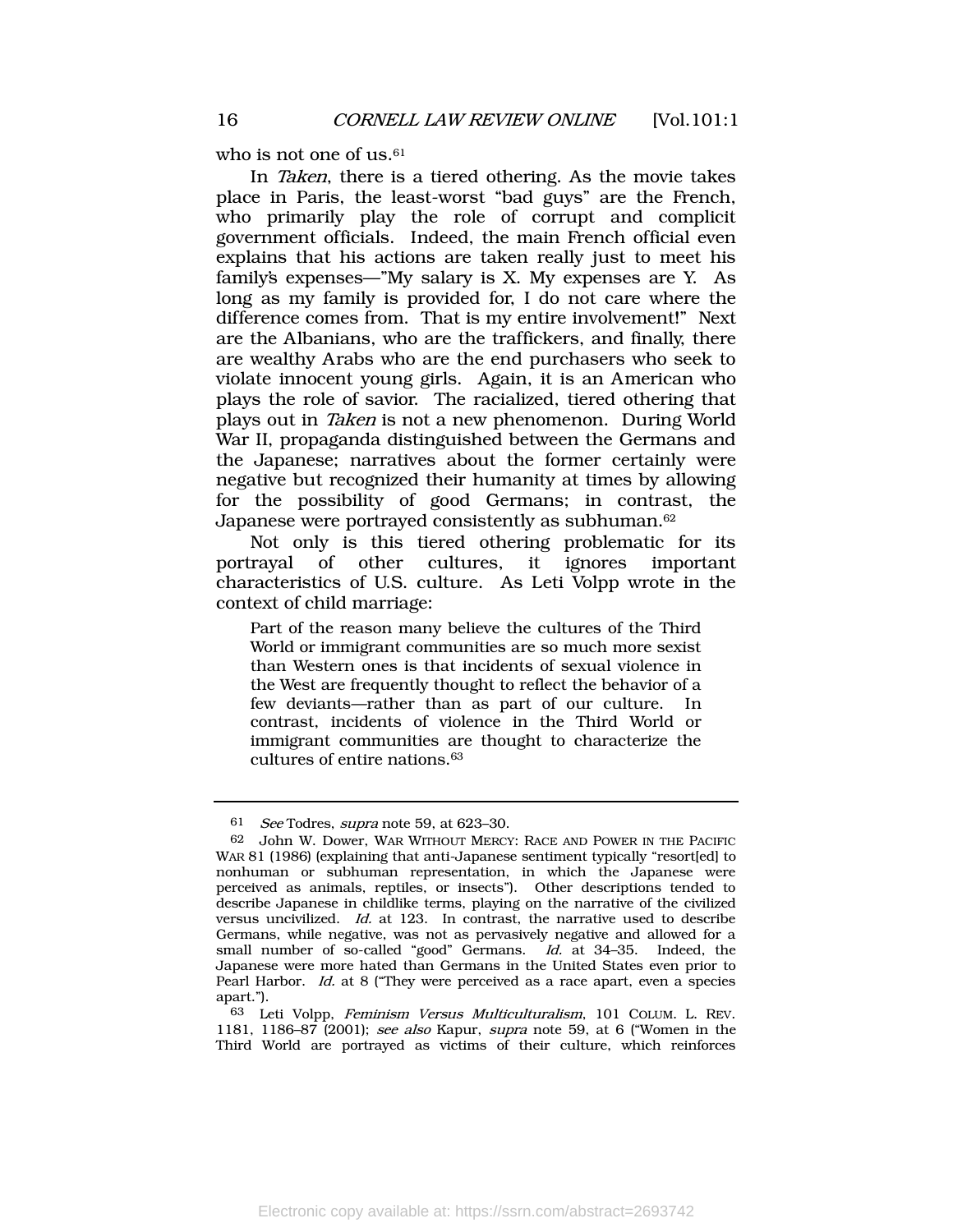The reality is that U.S. citizens are traffickers, and U.S. citizens create much of the demand for goods and services provided by trafficked individuals—both sex and labor trafficking. The Whistleblower, the film based in part on true events, reflects a more complex picture with individuals of all nationalities, including Americans, engaged in the trafficking enterprise. An American still plays the part of savior, however.

To understand fully human trafficking and its root causes, we need to acknowledge the role that Americans play as traffickers and in fostering demand for the goods and services produced by exploited individuals. We also need to recognize that there are elements of U.S. culture—if one can say there is one culture in the United States or any country—that condone, or at least tolerate, violence against women and girls. Indeed, discrimination against historically marginalized groups persists.<sup>65</sup> It is true that the United States has anti-discrimination laws, and in both law and public advocacy, the United States has condemned the sexual exploitation of children.<sup>66</sup> Yet other elements of society continue to promote the sexualization of children.<sup>67</sup> The picture is far more complex than can be addressed in this short Essay. The critical point is that in understanding

stereotyped and racist representations of that culture and privileges the culture of the West.").

<sup>64</sup> Matthew Fine, Hear Me Now: The Admission of Expert Testimony on Battered Women's Syndrome—An Evidentiary Approach, 20 WM. & MARY J. WOMEN & L. 221, 243 (2013) (discussing how the United States "continue[s] to tolerate a legal system that loses three women a day to domestic violence and sees another woman assaulted by her partner every nine seconds.").

 $65$  See AM. CIVIL LIBERTIES UNION & RIGHTS WORKING GRP., THE PERSISTENCE OF RACIAL AND ETHNIC PROFILING IN THE UNITED STATES 9 (2009), [https://www.aclu.org/files/pdfs/humanrights/cerd\\_finalreport.pdf](https://www.aclu.org/files/pdfs/humanrights/cerd_finalreport.pdf)

<sup>[</sup>https://perma.cc/JW4D-BFJM] ("[D]e facto racial disparities continue to plague the United States and curtail the enjoyment of fundamental human rights by millions of people who belong to racial and ethnic minorities.").

 $E.g., *supra* note 2 and accompanying text (listing anti-trafficking bills)$  $E.g., *supra* note 2 and accompanying text (listing anti-trafficking bills)$  $E.g., *supra* note 2 and accompanying text (listing anti-trafficking bills)$ that Congress has passed in recent years). In addition, in 2002, the United States ratified the Optional Protocol to the Convention on the Rights of the Child on the Sale of Children, Child Prostitution and Child Pornography, G.A. Res. 54/263, U.N. Doc. A/RES/54/263 (May 25, 2000).

<sup>67</sup> AM. PSYCHOL. ASS'N, REPORT OF THE APA TASK FORCE ON THE SEXUALIZATION OF GIRLS 34-35 (2008), http://www.apa.org/pi/women/programs/girls/report-full.pdf

<sup>[</sup>http://perma.cc/R9KA-TY39] (recognizing the lack of research on media sexualization of women and girls and its connection to increased demand for the sex industry, but suggesting that such a connection likely exists, particularly regarding the demand for child sex trafficking).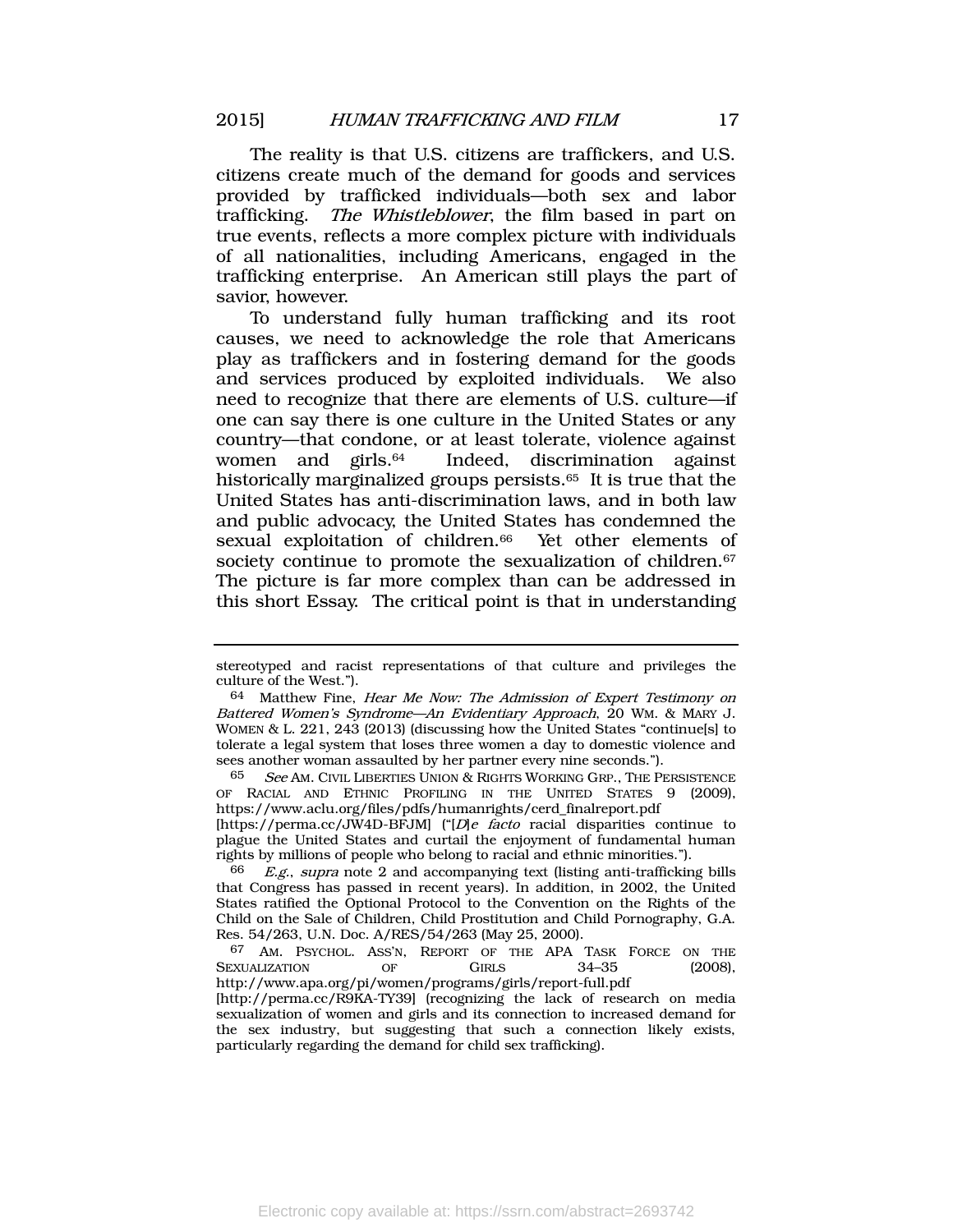and responding to human trafficking, we need to acknowledge the role that we—the United States and its citizens—play in supporting spaces where such exploitation can continue to occur.

Movie Myth #5: "Rescue" is the end.

All three films focus on rescue as the ultimate goal. Human Trafficking and Taken essentially end with the successful rescue of trafficking victims (each has one additional postscript scene). The Whistleblower, tethered to the actual events it portrays, reflects a darker outcome, a sad reality in numerous cases. The lead character in The Whistleblower ultimately fails to save one young girl in particular and is unable to stop the trafficking ring. That other filmmakers, who are not tied to retelling an existing story, would opt to end with a successful rescue of victims is no surprise. However, the rescue narrative reinforces a misconception about human trafficking; in fact, rescue is not the end, but rather the beginning of an arguably more challenging stage—that of recovery and reintegration.

As danah boyd writes, "While the portraits [of human trafficking] that receive widespread attention are important for motivating people to act, understanding the nuance and pitfalls of the space [is] critical for building interventions that will actually make a difference." <sup>68</sup> Successful interventions take time and repeated efforts. Rachel Lloyd, founder and chief executive officer of Girls Educational and Mentoring Services (a New York City organization that serves sex trafficking survivors), explains that relapse is part of the process and that an ongoing commitment to assisting exploited youth is necessary.<sup>69</sup>

The rescue narrative is problematic in other ways, as it often works to deny victims and survivors any agency. Ratna Kapur explains that the trafficking responses frequently "reinforce assumptions that women's movement is coerced and primarily for the purposes of sexual exploitation, and that women themselves are helpless victims, incapable of

<sup>68</sup> danah boyd, Addressing Human Trafficking: Guidelines for Technological Interventions, Soc. MEDIA COLLECTIVE (Apr. 8, 2013), <http://socialmediacollective.org/2013/04/08/technology-cse/> [http://perma.cc/52YV-F6BG].

<sup>69</sup> RACHEL LLOYD, GIRLS LIKE US: FIGHTING FOR A WORLD WHERE GIRLS ARE NOT FOR SALE, AN ACTIVIST FINDS HER CALLING AND HEALS HERSELF 186–87 (2011) (discussing the complexity of trafficking bonds and the issue of relapse).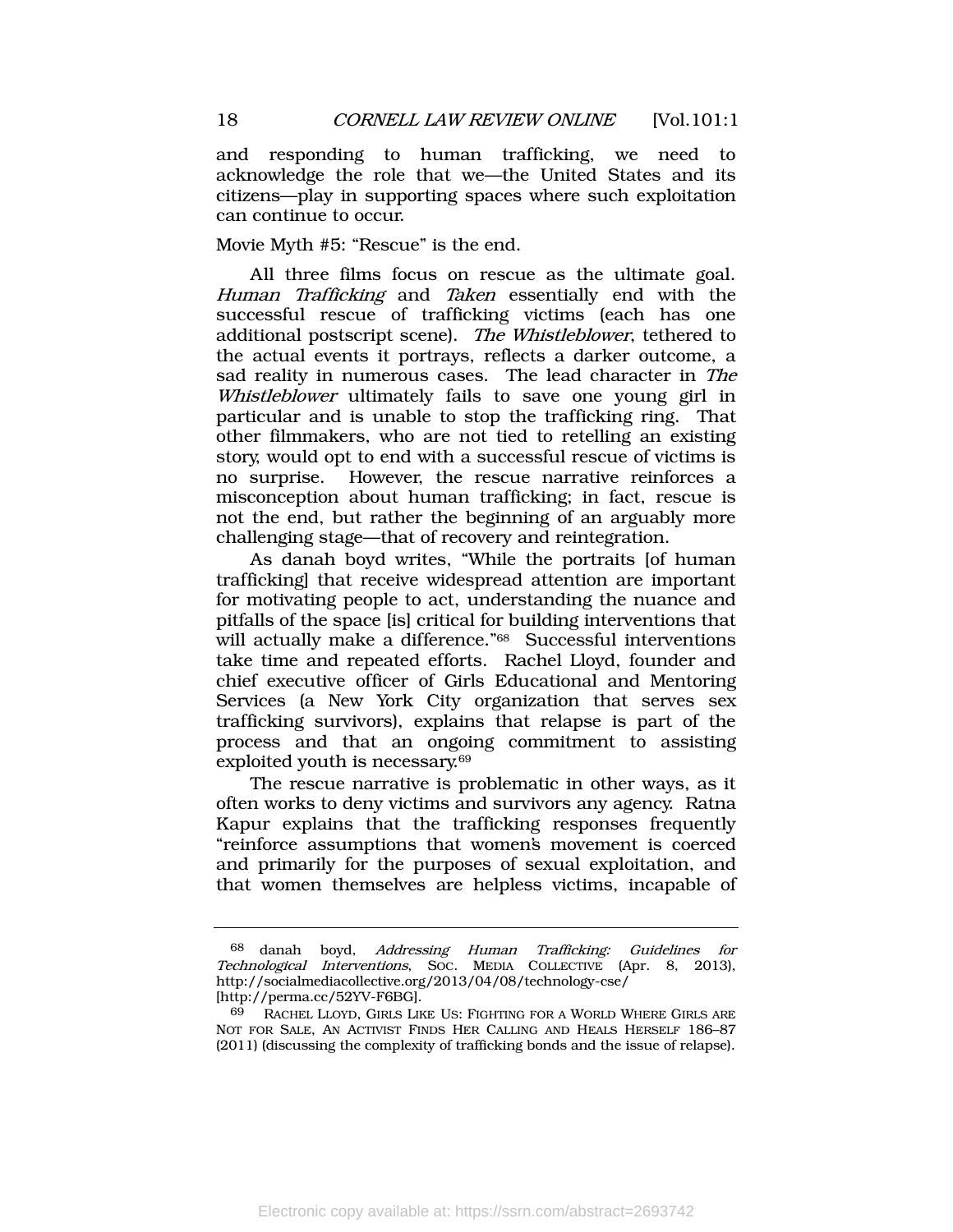choosing to move." <sup>70</sup> The rescue narrative furthers this idea, yet we know that many victims and survivors choose to migrate initially and exhibit great strength throughout their ordeal.<sup>71</sup> Acknowledging and respecting the agency of victims and survivors is not only critical prior to rescue—as many victims who engage in self-help are not recognized as victims—but is also important in the post-rescue recovery process.

Responding to human trafficking effectively will require a sustained commitment to assisting survivors over an extended period of time. Equally important, it will require significant commitment to strengthening communities and reducing vulnerability so as to prevent the harm from occurring in the first place.<sup>72</sup> Hollywood can end a movie with a dramatic rescue, but advocates must ensure that a complete picture is advanced so that sufficient resources and attention are dedicated to aiding survivors in their journeys.

III

# POPULAR TRAFFICKING NARRATIVES REFLECTED IN LAW AND **POLICY**

As Elżbieta Goździak has written, "The dominant antitrafficking discourse is not evidence-based but grounded in the construction of a particular mythology of trafficking." 73 Given the limited evidence base and even more limited reliance on evidence-based research in the field of human trafficking, a critical question is what "evidence" is relied upon when designing law, policy, and programming. Film and other popular portrayals of human trafficking shape and reinforce a particular construct of human trafficking. In

<sup>70</sup> RATNA KAPUR, EROTIC JUSTICE: LAW AND THE NEW POLITICS OF POSTCOLONIALISM 9 (2005).

<sup>71</sup> See Kinsey Alden Dinan, Globalization and National Sovereignty: From Migration to Trafficking, in TRAFFICKING IN HUMANS: SOCIAL, CULTURAL AND POLITICAL DIMENSIONS 58, 71 (Sally Cameron & Edward Newman eds., 2008) (noting that many victims start out by migrating); Glori G. Gray, Lilia Luna & Winston Seegobin, Exploring Resilience: Strengths of Trafficking Survivors in Cambodia, 24 INT'L J. ADOLESCENT MED. & HEALTH 363–65 (2012) (discussing the resilience of trafficked women and girls).

<sup>72</sup> See Todres, supra note [37,](#page-9-0) at 480-87.

<sup>73</sup> Elżbieta M. Goździak, Children Trafficked to the United States: Myths and Realities, 14 GLOBAL DIALOGUE 51, 51 (2012), http://www.worlddialogue.org/print.php?id=534 [http://perma.cc/UZ7E-BFU4].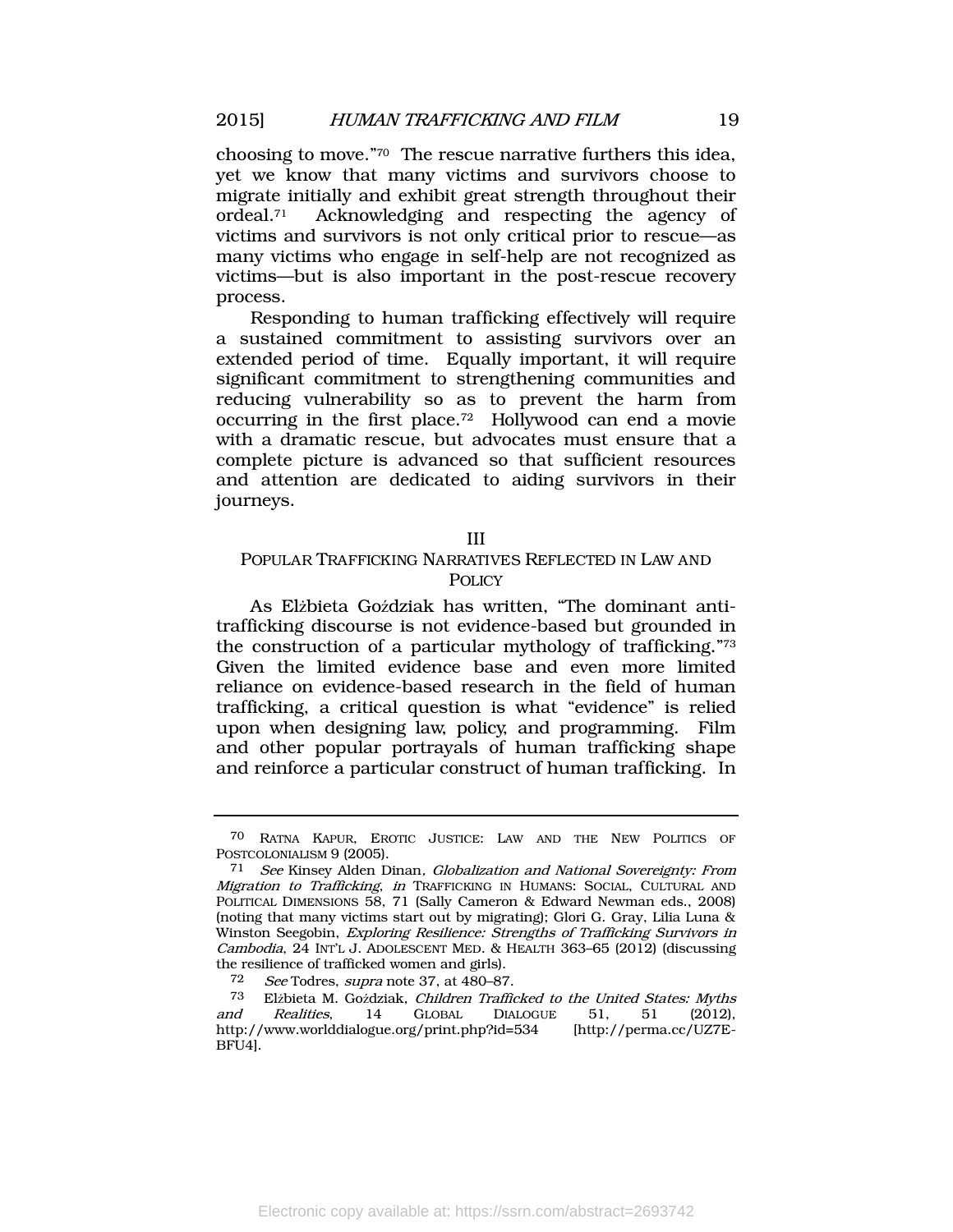turn, these constructs and misconceptions "can translate into differences in the ways that legal problems are conceptualized, or even recognized." On the issue of human trafficking, most laws have not been adopted after evidence-based research.<sup>75</sup> Thus, popular conceptions of the problem matter.

<span id="page-20-1"></span><span id="page-20-0"></span>A review of human trafficking laws reveals that many of these laws reflect the popular misconceptions found in movies and other media. The rescue narrative, with its focus on apprehending perpetrators and "saving" victims from immediate danger at the hands of the traffickers, is prevalent in both federal and state legislation. Beginning with the adoption of the Trafficking Victims Protection Act in 2000 and continuing with dozens of legislative acts at the federal and state level since then, the law on human trafficking has been primarily criminal-law centered.<sup>76</sup> Law enforcement is an essential element, but other critical components of a robust response have received significantly less in the way of resources. Most notably, services and support for victims and survivors are still lacking in many locales.<sup>77</sup> Federal legislation adopted in 2015 aims to address some of the gaps in services for victims and survivors,<sup>78</sup> but much more is needed to ensure that survivors have the support they need.

Related to the rescue narrative, the essentialized victim—the young woman or girl trafficked for sex—has

<sup>74</sup> Covey, *supra* note [7,](#page-2-1) at 1382.<br>75 See INSTITUTE OF MEDICINE 8

See INSTITUTE OF MEDICINE & NAT'L RESEARCH COUNCIL, CONFRONTING COMMERCIAL SEXUAL EXPLOITATION AND SEX TRAFFICKING OF MINORS IN THE UNITED STATES 408 (2013) (commenting on the "lack of evidence-based research on and evaluation of existing laws and programs").

<sup>76</sup> See Jennifer M. Chacón, Tensions and Trade-Offs: Protecting Trafficking Victims in the Era of Immigration Enforcement, 158 U. PA. L. REV. 1609, 1617-20 (2010); Chuang, *supra* note [40,](#page-9-1) at 1725-26; Jonathan Todres, Widening Our Lens: Incorporating Essential Perspectives in the Fight Against Human Trafficking, 33 MICH. J. INT'L L. 53, 57–67 (2011).

<sup>77</sup> INSTITUTE OF MEDICINE & NAT'L RESEARCH COUNCIL, supra note [75,](#page-20-0) at 260 ("[B]road consensus exists among professionals in each sector that serves victims/survivors of commercial sexual exploitation and sex trafficking that too few services are available to meet current needs.").

<sup>78</sup> See, e.g., Justice for Victims of Trafficking Act of 2015, Pub. L. No. 114- 22, 129 Stat. 227, 230, 249–50 (establishing a fund to award grants to states and localities to combat trafficking, provide protection and assistance for victims of trafficking, and provide services for victims of child pornography); Preventing Sex Trafficking and Strengthening Families Act, Pub. L. No. 113- 183, 128 Stat. 1919 (2015) (adopting legislation to protect children and youth at risk of sex trafficking).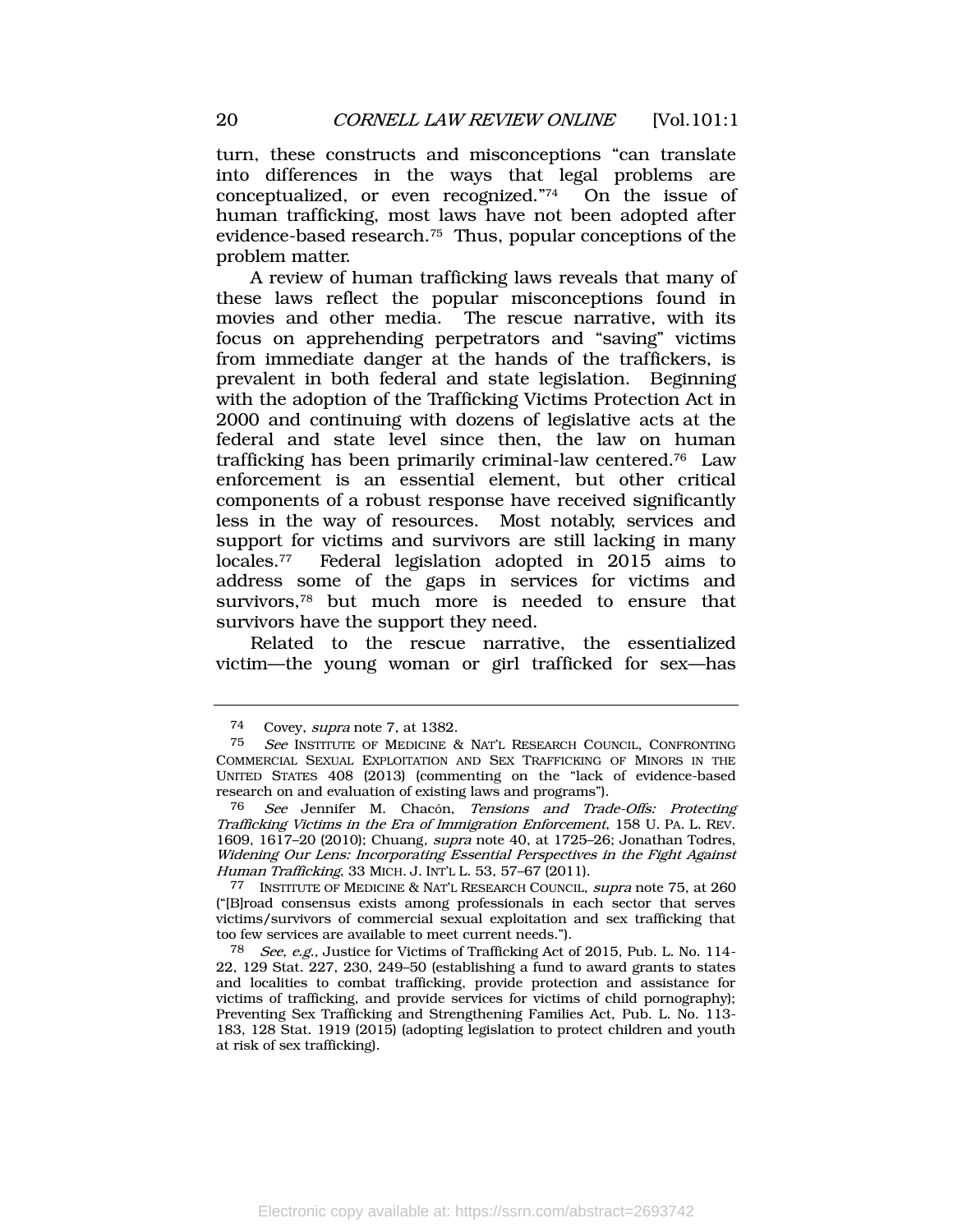shaped law enforcement efforts, leading to a prioritization of sex trafficking of women and girls over labor trafficking and the plight of exploited men, boys, and transgendered individuals.79 Over the past decade, sex trafficking has received much more attention from law enforcement and victim-services organizations than labor trafficking.<sup>80</sup> This response is consistent with popular portrayals of human trafficking as primarily an issue of sex trafficking. In other words, when media portrayals focus little on labor trafficking or the exploitation of boys and transgendered youth, it leaves the impression that those issues do not exist or at least are not significant. Thus, policies built on that construct of the problem inevitably will emphasize addressing sex trafficking of women and girls.

Next, early anti-trafficking law prioritized services for foreign victims, reflecting the portrayal of the issue as largely located in or deriving from other parts of the world.<sup>81</sup> Since then, federal law has been amended to address domestic victims' needs, though services for trafficking survivors continue to be influenced by the popular notion that trafficking occurs elsewhere.<sup>82</sup>

Finally, current anti-trafficking law continues to pay too little attention to the root causes of these forms of exploitation and to developing successful prevention strategies.<sup>83</sup> The lack of emphasis on prevention, rather than responses after the harm occurs, reflects both popular notions that "rescue" is what is needed and an unwillingness to acknowledge that mainstream culture and consumerism contributes to the demand for exploited individuals.

In short, many of the laws adopted since 2000 to address human trafficking reflect several of the dominant misconceptions found in popular portrayals of the problem.

<sup>79</sup> Jones, supra note [46,](#page-11-0) at 1146 (arguing that "men and boys are both more likely than women and girls to become victims of human trafficking and far less likely to receive legal protection").

<sup>80</sup> Peters, supra note [39,](#page-9-2) at 221–22, 225.

<sup>81</sup> Amanda Peters, Disparate Protections for American Human Trafficking Victims, 61 CLEV. ST. L. REV. 1, 16 (2013) ("American citizens receive fewer protections, may have to deal with greater bureaucracy to access what assistance is available, and may be prosecuted for sexual criminal offenses like prostitution in greater numbers than their foreign counterparts.").

 $82$  See id. at 40 ("Though the United States has recognized Americans as trafficking victims since at least 2005, it has yet to prove it by providing systematic and equal protections to this group.").

<sup>83</sup> See Todres, supra note [76,](#page-20-1) at 58-61.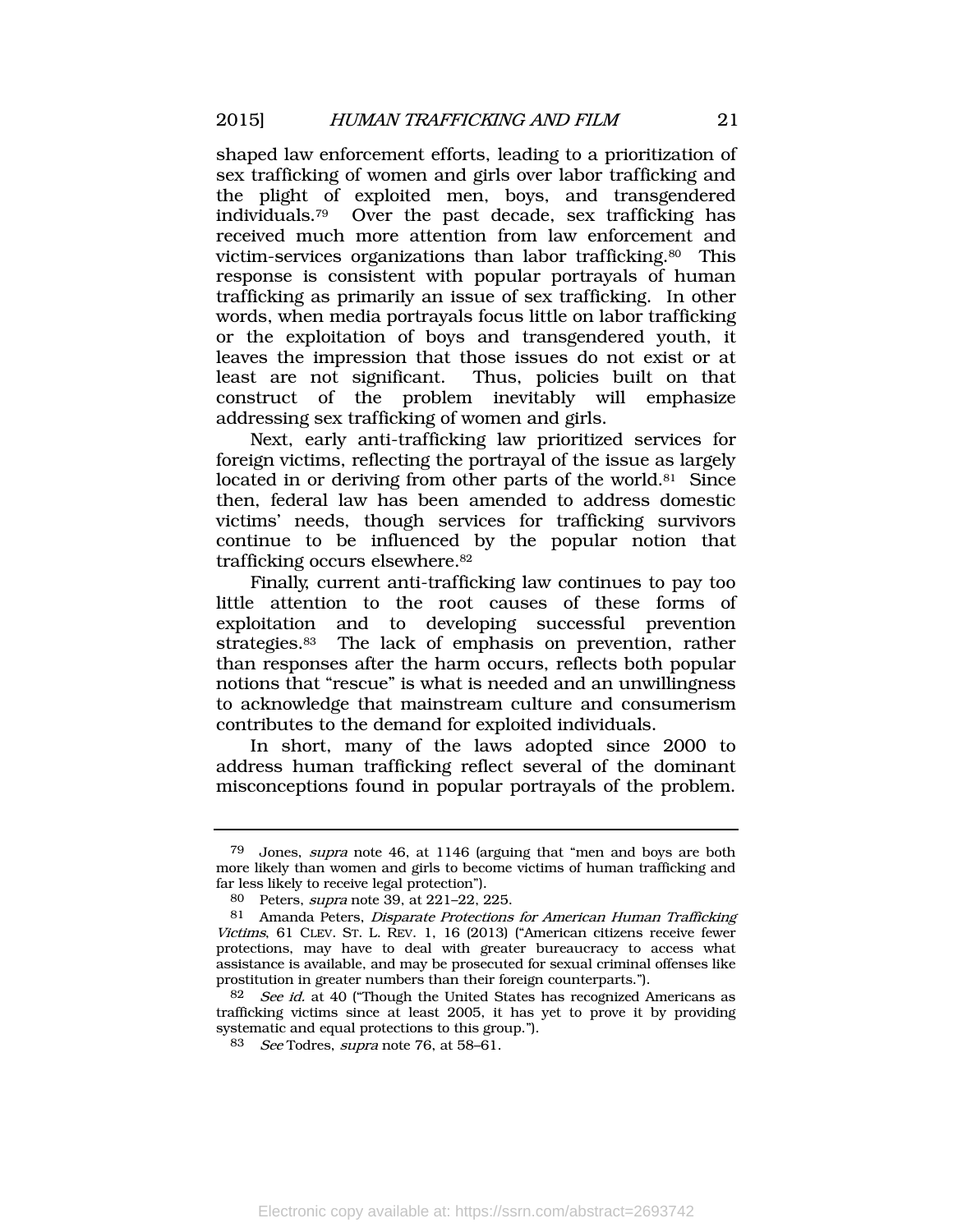These parallels do not establish causation, but there is evidence of a correlation between law and policy on the one hand and popular portrayals of human trafficking on the other. This correlation is indicative of the feedback loop between law and culture.

I am not so naïve as to expect that Hollywood will produce only documentaries. Moreover, law enforcement efforts and many other steps taken to date have produced some positive results. But they are not enough. Simply put, we are not going to prosecute our way out of this problem. A comprehensive, multisector response is needed, and currently key components of such a response to human trafficking remain largely overlooked and underdeveloped.<sup>84</sup> Therefore, it is important that policymakers, advocates, and the general population become more aware of what is missing from many popular portrayals of human trafficking.

#### **CONCLUSION**

The films highlighted in this Essay both reflect and reinforce many of the prevailing understandings of human trafficking. It is notable that Human Trafficking, a film that emerged as part of an advocacy strategy and involved input from anti-trafficking organizations, and Taken both mischaracterize aspects of the problem and potential solutions in strikingly similar ways. The Whistleblower, tethered to real-life events, portrays some of the same myths, though its ending is less Hollywood in nature. All of these films are part of the feedback loop between law and culture. Films and popular media that present skewed or incomplete conceptions of human trafficking reinforce a particular construct of human trafficking that then serves as the basis for action to address human trafficking.

Legislative action occurs when there is a critical mass of support for a response to a social problem. Karlin and Johnson explain, "Legislative change typically takes place beyond the social movement stage, when there is enough support to pressure legislators to change or create policy." 85 If film and other media create a particular understanding of

<sup>84</sup> See, e.g., INSTITUTE OF MEDICINE & NAT'L RESEARCH COUNCIL, supra note [75](#page-20-0) (highlighting the importance of a comprehensive, multisector response, while noting that health care, education, and the private sector have been underutilized in anti-trafficking efforts to date).

Karlin & Johnson, *supra* note [6.](#page-2-0)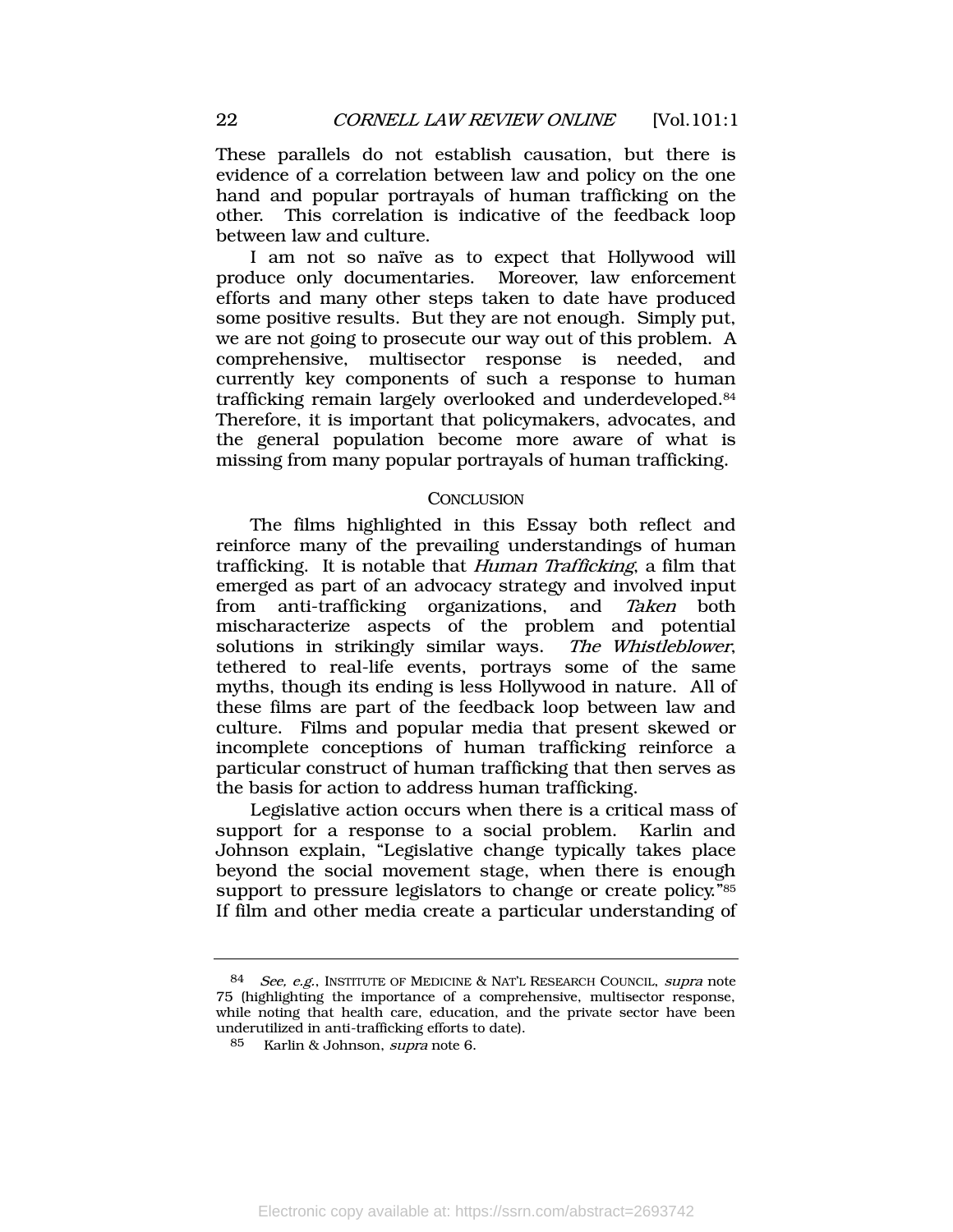human trafficking, then the push for legislative action will demand measures that are responsive to that construct. The problem with that process is that if the popular portrayals are wrong, or privilege certain stories over others, then legislative action will fall short of aiding all individuals at risk of or harmed by trafficking.<sup>86</sup>

I do not expect Hollywood to stop making action movies, but researchers and advocates who work on human trafficking can respond more effectively. First, scholars and advocates can do a better job of calling attention to the disconnect between cinematic (and other media) portrayals of human trafficking and the reality of the problem. The desire to keep celebrities engaged in particular social issues is understandable given the attention they can bring to an issue, but it does not mean that advocates need to remain silent in the face of inaccuracies.

Second, researchers and advocates can use the attention brought to this issue by film as an opportunity to educate the public on the reality of the problem. Film and television can be powerful tools for education, but it is important to ensure they are used effectively. Researchers and advocates can utilize human trafficking films to create a more inclusive discourse on the realities of human trafficking and what is needed for a comprehensive response to the problem.

Third, scholars and advocates can work together to ensure that policymakers are provided, and rely on, evidence-based research and other critical information to build law and policy responses.<sup>87</sup> That means evaluating laws and programs, ensuring that evidence-based research is conducted to better understand the problem and to assess the effectiveness of responses, and partnering with survivors and at-risk communities to ensure that their expertise informs law and policy initiatives.

At the close of Human Trafficking, Mira Sorvino's

<sup>86</sup> See Dina Francesca Haynes, The Celebritization of Human Trafficking, 653 ANNALS AM. ACAD. POL. & SOC. SCI. 25, 34–36 (2014) (discussing celebrities' involvement in anti-trafficking causes, their frequent misrepresentation of the issues, and "the willingness of legislators to take counsel from celebrities").

<sup>87</sup> See Robert E. Freeman-Longo, Reducing Sexual Abuse in America: Legislating Tougher Laws or Public Education and Prevention, 23 NEW ENG. J. ON CRIM. & CIV. CONFINEMENT 303, 316 (1997) ("Passing legislation should follow a process by which legislators research the issue, have some supportive evidence that the law will work, and are willing to allocate funds at state and federal levels to ensure states will carry out and uphold the law.")